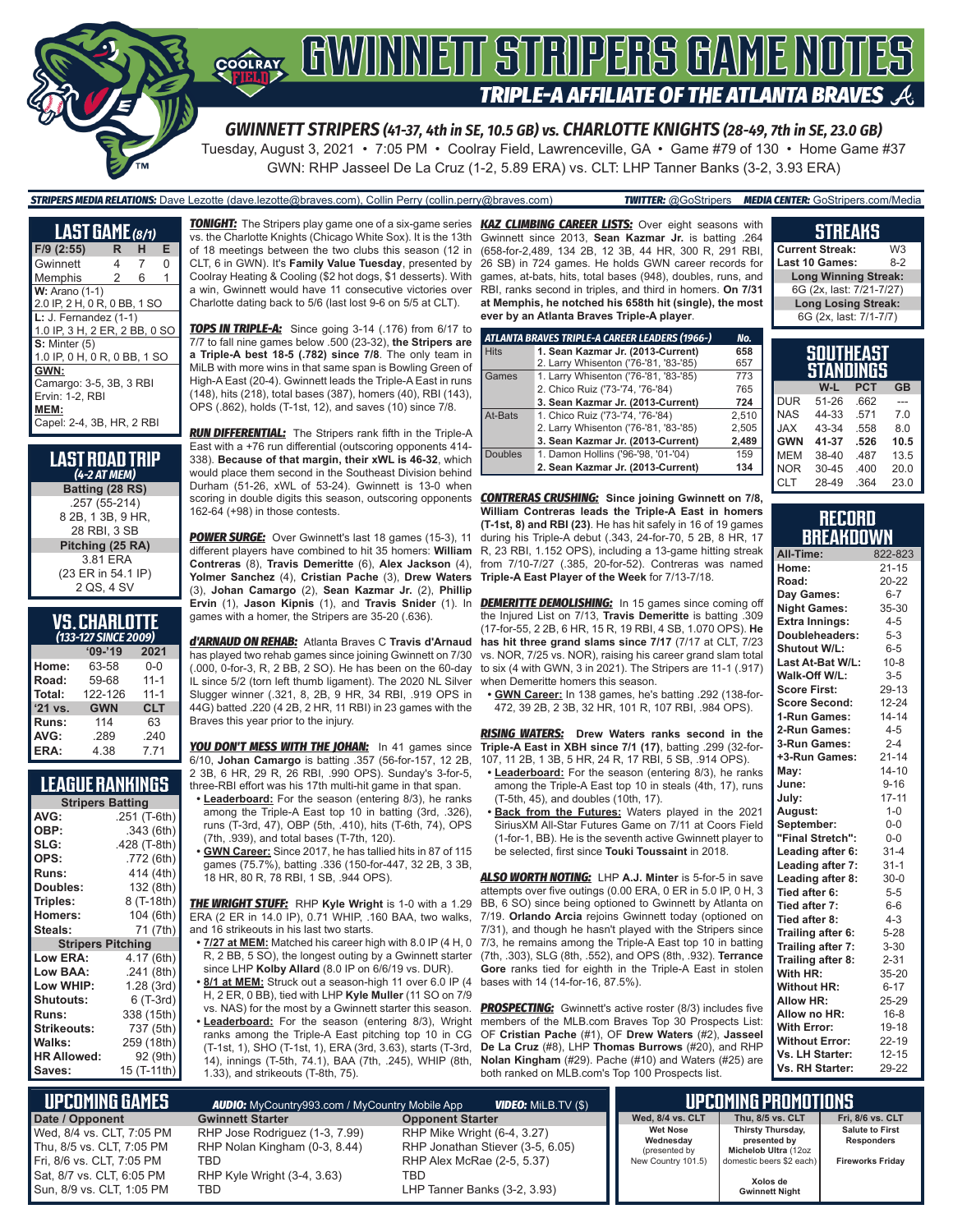

#### *TUESDAY, AUGUST 3, 2021 VS. CHARLOTTE*

#### **MANAGER MATT TUIASOSOPO**

**Matt Tuiasosopo** is in his first season as Gwinnett manager and his third season as a coach in the Atlanta Braves organization in 2021. He was named the seventh manager in team history on 3/30/21. Tuiasosopo is both the youngest manager in team history (turned 35 on 5/10) and the first former Gwinnett player to manage the club (hit .221 with 19 HR, 73 RBI in 178 games from 2016-17).

Tuiasosopo made his managerial debut in 2019 with Class-A Rome, leading the club to a 65-74 record and earning Atlanta's Bobby Cox Award for minor league manager of the year. He was set to return to Rome in 2020, but was reassigned to the Braves Alternate Training Site at Coolray Field once the MiLB season was canceled.

| Tuiasosopo's Managerial Career | Games | W-L     | <b>PCT</b> | <b>Plavoffs</b> |
|--------------------------------|-------|---------|------------|-----------------|
| With Gwinnett (1 Season):      | 78    | 41-37   | .526       |                 |
| MiLB Career (2 Seasons):       | 217   | 106-111 | .488       |                 |

*All staff bios available in the 2021 Stripers Media Guide*

| EJECTIONS (3)              |                          |                         |  |  |  |
|----------------------------|--------------------------|-------------------------|--|--|--|
| Player/Coach               | Date/Inning              | <b>Umpire</b>           |  |  |  |
| <b>Ryan Goins</b>          | 5/25 vs. MEM, 7th Inning | <b>HP Clint Vondrak</b> |  |  |  |
| <b>MGR Matt Tuiasosopo</b> | 6/3 vs. JAX, 8th Inning  | <b>HP Alex Tosi</b>     |  |  |  |
| <b>Travis Snider</b>       | 7/30 at MEM, 8th Inning  | HP John Bacon           |  |  |  |

| TEAM DEFENSE (6TH IN TRIPLE-A EAST)                                                                                  |    |                          |                          |            |            |           |           |
|----------------------------------------------------------------------------------------------------------------------|----|--------------------------|--------------------------|------------|------------|-----------|-----------|
| <b>PCT</b>                                                                                                           | G  | ТC                       | <b>PO</b>                | A          | F          | <b>DP</b> | ΤP        |
| .983                                                                                                                 | 78 | 2788                     | 2027                     | 714        | 47         | 78        |           |
| <b>Catchers</b>                                                                                                      |    | <b>SB</b>                | cs                       | <b>ATT</b> | <b>PCT</b> | <b>PB</b> | W-L       |
| Casteel, Ryan                                                                                                        |    |                          | 0                        |            | .000       |           | $1 - 1$   |
| Contreras, William                                                                                                   |    | 4                        | 0                        | 4          | .000       | 2         | $10 - 1$  |
| d'Arnaud, Travis                                                                                                     |    | U                        | U                        | U          |            | U         | $2 - 0$   |
| Jackson, Alex                                                                                                        |    | 10                       | 4                        | 14         | .286       |           | $11 - 12$ |
| Lucroy, Jonathan                                                                                                     |    | 18                       | 5                        | 23         | .217       |           | $8 - 15$  |
| Martinez, Carlos                                                                                                     |    | 3                        | 0                        | 3          | .000       |           | $2 - 1$   |
| Morales, Jonathan                                                                                                    |    | 10                       | 3                        | 13         | .231       |           | $7 - 7$   |
| l Total:                                                                                                             |    | 46                       | 12                       | 58         | .207       | 7         | 41-37     |
| Outfield Assists (21):<br>Waters (8), Demeritte (4), Ervin (4), Sanchez (2),<br>Almonte (1), Inciarte (1), Pache (1) |    |                          |                          |            |            |           |           |
| Pitcher Pickoffs (2):                                                                                                |    |                          | Y. Lopez (1), Muller (1) |            |            |           |           |
| Catcher Pickoffs (2):                                                                                                |    | Casteel (1), Jackson (1) |                          |            |            |           |           |

## **STARTS**

|     | <b>By Batting Order</b>                                                                    |
|-----|--------------------------------------------------------------------------------------------|
| 1:  | Waters (54), Pache (10), Inciarte (6), Arcia (5), Almonte (1), Ervin (1), Sanchez (1)      |
| 2:  | Pache (25), Kipnis (22), Arcia (12), Goins (7), Demeritte (3), Waters (3),                 |
|     | Almonte (1), Camargo (1), Ervin (1), Gore (1), Heredia (1) Sanchez (1)                     |
| 3:  | Arcia (33), Camargo (29), Demeritte (4), Jackson (3), Kipnis (3), Lucroy (3),              |
|     | d'Arnaud (2), Contreras (1)                                                                |
| 4:  | Camargo (27), Jackson (17), Demeritte (14), Lucroy (5), Contreras (4), Kipnis (4),         |
|     | Almonte (3), Casteel (3), Kazmar Jr. (1)                                                   |
| 5:  | Lucroy (13), Contreras (11), Goins (10), Kazmar Jr. (10), Almonte (8), Jackson (8),        |
|     | Demeritte (5), Kipnis (5), Camargo (3), Snider (2), Casteel (1), Ervin (1), Sanchez (1)    |
| 6:  | Goins (17), Kazmar Jr. (10), Casteel (9), Ervin (8), Snider (8), Demeritte (5),            |
|     | Lucroy (5), Almonte (4), Sanchez (4), Waters (4), Pache (3), Jackson (1)                   |
| 7:  | Ervin (20), Kazmar Jr. (15), Goins (10), Snider (10), Sanchez (9), Pache (5),              |
|     | Casteel (3), Demeritte (3), Morales (2), Almonte (1)                                       |
| 8:  | Sanchez (25), Ervin (11), Morales (11), Kazmar Jr. (9), Snider (6), Goins (5),             |
|     | Casteel (4), Gore (4), Brugman (1), Martinez (1), Unroe (1)                                |
| 9:  | Starting Pitchers (48), Sanchez (10), Morales (8), Snider (3), Casteel (2),                |
|     | Gore (2), Kazmar Jr. (2), Martinez (2), Unroe (1)                                          |
|     | <b>By Position</b>                                                                         |
|     |                                                                                            |
| C:  | Jackson (23), Lucroy (23), Morales (14), Contreras (11), Martinez (3), Casteel (2),        |
|     | d'Arnaud (2)                                                                               |
| 1B: | Camargo (32), Casteel (18), Snider (11), Kazmar Jr. (8), Morales (4), Lucroy (2),          |
|     | Unroe (2), Goins (1)                                                                       |
| 2B: | Kipnis (26), Goins (19), Sanchez (16), Kazmar Jr. (15), Arcia (1), Morales (1)             |
| 3B: | Camargo (25), Kazmar Jr. (23), Sanchez (17), Goins (8), Arcia (3), Morales (2)             |
| SS: | Arcia (41), Goins (21), Sanchez (14), Camargo (1), Kazmar Jr. (1)                          |
| LF: | Waters (23), Ervin (19), Almonte (9), Gore (7), Snider (7), Kipnis (5), Arcia (4),         |
|     | Demeritte (2), Heredia (1), Sanchez (1)                                                    |
| CF: | Pache (41), Waters (26), Ervin (6), Inciarte (5)                                           |
| RF: | Demeritte (30), Ervin (16), Waters (12), Almonte (8), Snider (8), Sanchez (3),             |
|     | Camargo (1)                                                                                |
| DH: | Jackson (6), Contreras (5), Kipnis (3), Snider (3), Casteel (2), Demeritte (2), Pache (2), |
|     | Almonte (1), Arcia (1), Brugman (1), Camargo (1), Ervin (1), Inciarte (1), Lucroy (1)      |
|     |                                                                                            |
|     |                                                                                            |

|               | VS. 2021 OPPONENTS |          |              |               |         |       |              |  |  |  |  |  |
|---------------|--------------------|----------|--------------|---------------|---------|-------|--------------|--|--|--|--|--|
|               | Home               | Road     | <b>Total</b> |               | Home    | Road  | <b>Total</b> |  |  |  |  |  |
| <b>CLT</b>    | ---                | $11 - 1$ | $11 - 1$     | COL           |         |       | ---          |  |  |  |  |  |
| <b>DUR</b>    | ---                | $1 - 5$  | $1 - 5$      | LOU           | $4 - 2$ | ---   | $4 - 2$      |  |  |  |  |  |
| <b>JAX</b>    | $1 - 5$            | ---      | $1 - 5$      | <b>MW DIV</b> | $4 - 2$ | $0-0$ | $4 - 2$      |  |  |  |  |  |
| <b>IMEM</b>   | $5 - 1$            | 7-5      | $12 - 6$     |               |         |       |              |  |  |  |  |  |
| <b>NAS</b>    | $6-6$              | $0-6$    | $6 - 12$     |               |         |       |              |  |  |  |  |  |
| <b>NOR</b>    | $5 - 1$            | $1 - 5$  | $6-6$        |               |         |       |              |  |  |  |  |  |
| <b>SE DIV</b> | $17 - 13$          | 20-22    | $37 - 35$    |               |         |       |              |  |  |  |  |  |

#### **LAST AT-BAT WINS** *(10)*

| The Stripers are 10-8 (.556) in games decided in the last at-bat in 2021. |                          |                                         |  |  |  |  |  |  |  |
|---------------------------------------------------------------------------|--------------------------|-----------------------------------------|--|--|--|--|--|--|--|
| Date/Opponent                                                             | <b>Score</b>             | <b>Game-Winning Play</b>                |  |  |  |  |  |  |  |
| 5/4 at Charlotte                                                          | 10-9 (12th)              | Almonte scores on E4 (Reynolds)         |  |  |  |  |  |  |  |
| 5/9 at Charlotte                                                          | 12-9 (10th)              | Camargo RBI single                      |  |  |  |  |  |  |  |
| 5/14 vs. Louisville                                                       | $2-1$ (8th)              | Arcia solo HR                           |  |  |  |  |  |  |  |
| 5/16 vs. Louisville                                                       | 5-4 (9th)*               | Arcia walk-off solo HR                  |  |  |  |  |  |  |  |
| 5/25 vs. Memphis                                                          | $2-1$ (9th) <sup>*</sup> | Kazmar walk-off single                  |  |  |  |  |  |  |  |
| 6/9-G2 at Memphis                                                         | $3-1$ (8th)              | Waters RBI single                       |  |  |  |  |  |  |  |
| 6/18 vs. Nashville                                                        | 8-7 (10th)*              | Arcia scores on E4 (Hiura on Lucroy FC) |  |  |  |  |  |  |  |
| 6/30 at Durham                                                            | $2-1$ (9th)              | Pache RBI single                        |  |  |  |  |  |  |  |
| 7/18 at Charlotte                                                         | 13-12 (9th)              | Contreras RBI double                    |  |  |  |  |  |  |  |
| 8/1 at Memphis                                                            | $4-2$ (9th)              | Ervin RBI single                        |  |  |  |  |  |  |  |

*\*Denotes "walk-off" win*

# **GWINNETT PLAYERS USED** *(54 IN 2021)*

**Pitchers (30)** Arano, Victor Biddle, Jesse Bradford, Chasen Burrows, Thomas Chavez, Jesse Davidson, Tucker De La Cruz, Jasseel *Edwards Jr., Carl* Flaa, Jay Greene, Shane Hernandez, Daysbel Horacek, Mitch Johnstone, Connor *Jones, Nate* Kelley, Trevor

Kingham, Nolan Lee, Dylan Lopez, Yoan Martin, Chris Minter, A.J. Muller, Kyle Newcomb, Sean Roark, Tanner Rodriguez, Jose Santana, Edgar *Tice,Ty* Toussaint, Touki Webb, Jacob *Wilson, Bryse* Wright, Kyle

Almonte, Abraham Arcia, Orlando *Brugman, Jaycob* Camargo, Johan Casteel, Ryan Contreras, William d'Arnaud, Travis Demeritte, Travis Ervin, Phillip Goins, Ryan Gore, Terrance Heredia, Guillermo Inciarte, Ender *Jackson, Alex* Kazmar Jr., Sean

Kipnis, Jason *Lucroy, Jonathan* Martinez, Carlos Morales, Jonathan Pache, Cristian Sanchez, Yolmer Snider, Travis Unroe, Riley Waters, Drew

*Italics = Player no longer in Braves organization*

#### **BASS-LANTA**

OF Abraham Almonte INF/OF Orlando Arcia LHP Jesse Biddle INF Johan Camargo RHP Jesse Chavez C William Contreras C Travis d'Arnaud LHP Tucker Davidson RHP Carl Edwards Jr. RHP Jay Flaa

**28 players have played for both Gwinnett and Atlanta in 2021:** RHP Shane Greene OF Guillermo Heredia OF Ender Inciarte C Alex Jackson RHP Nate Jones INF Sean Kazmar Jr. C Jonathan Lucroy RHP Chris Martin LHP A.J. Minter

LHP Sean Newcomb OF Cristian Pache RHP Edgar Santana RHP Ty Tice RHP Touki Toussaint RHP Jacob Webb RHP Bryse Wilson RHP Kyle Wright

LHP Kyle Muller (MLB Debut)

## **ATLANTA BRAVES REHAB ASSIGNMENTS** *(7 IN 2021)*

**Player Injury (IL Date)** 

RHP Chris Martin RT Shoulder Inflammation (4/7) 5/5-5/11<br>CF Ender Inciarte Strained I T Hamstring (4/17) 5/6-5/12 OF Ender Inciarte Strained LT Hamstring (4/17) 5/6-5<br>OF Guillermo Heredia RT Hamstring Inflammation (5/1) 5/14 OF Guillermo Heredia RT Hamstring Inflammation (5/1) 5/14<br>C Alex Jackson Strained LT Hamstring (5/2) 5/21-6/9, 6/30-7/20 C Alex Jackson Strained LT Hamstring (5/2) 5/21-6/9<br>CF Cristian Pache RT Hamstring Inflammation (5/14) 5/29-6/1 OF Cristian Pache RT Hamstring Inflammation (5/14)<br>RHP Touki Toussaint RT Shoulder Strain (3/26) RHP Touki Toussaint RT Shoulder Strain (3/26) 6/22-7/15<br>C Travis d'Arnaud Torn LT Thumb Ligament (5/2) 7/30-Torn LT Thumb Ligament (5/2)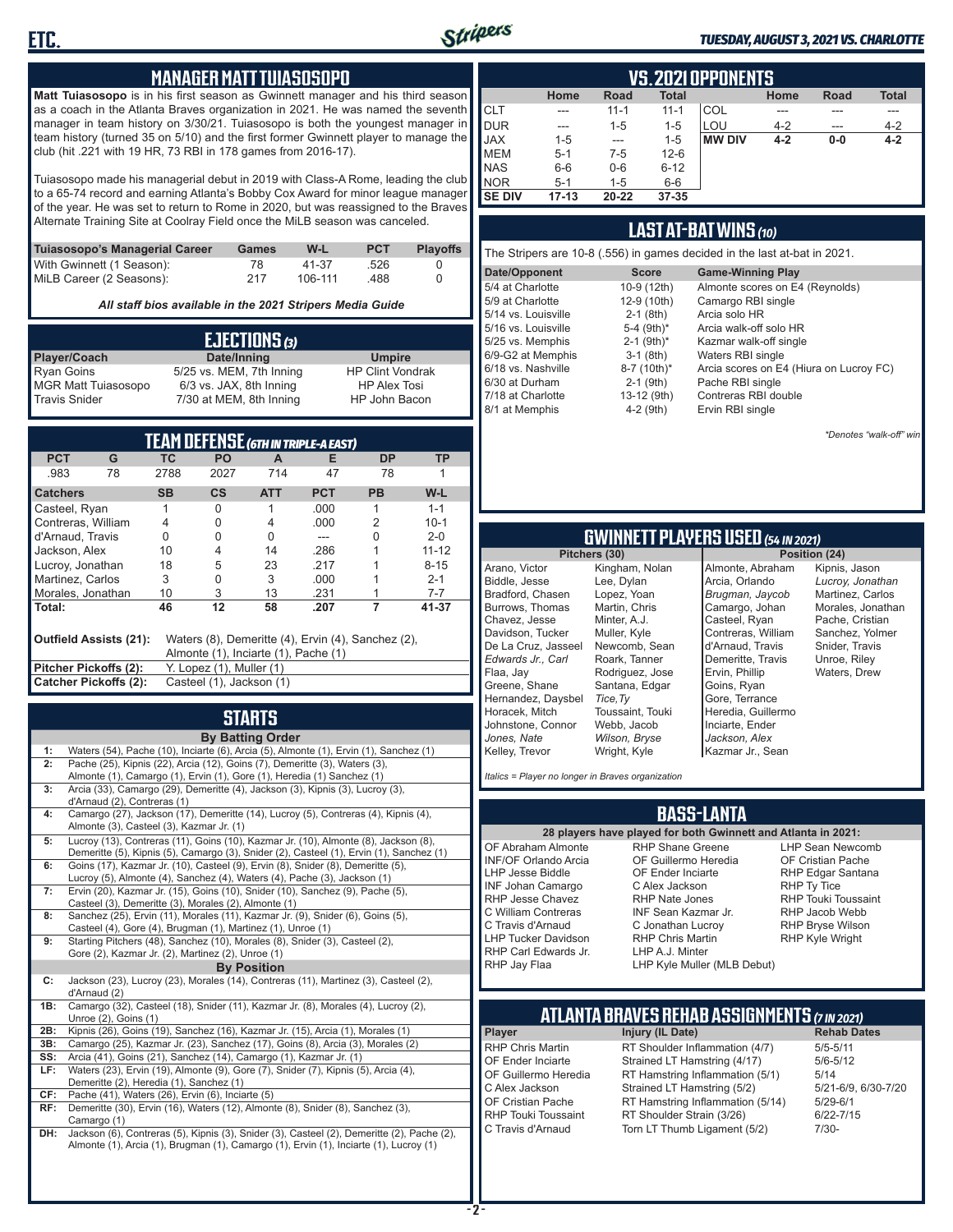### **STARTING PITCHER**



**ON BRAVES 40-MAN ROSTER**

#### *TUESDAY, AUGUST 3, 2021 VS. CHARLOTTE*

## **60****JASSEEL DE LA CRUZ**

**B/T:** R/R **BORN:** 6/26/97 in Hato Mayor, Dominican Republic (Age 24)<br>**HT:** 6-1 **ACQUIRED:** Signed by the Atlanta Braves as a non-drafted fi 6-1 **ACQUIRED:** Signed by the Atlanta Braves as a non-drafted free agent 200 (6/1/15) **WT:** 200 (6/1/15)

*TONIGHT'S START:* De La Cruz makes his 16th appearance and 13th start of the season in game one of a six-game series vs. Charlotte ... In 62 career MiLB starts, he is 11-18 with a 4.19 ERA and .234 BAA ... All-time in home games, is 9-9 with a 3.17 ERA and .205 BAA in 48 games (30 starts).

*PROSPECTING:* De La Cruz is currently ranked Atlanta's No. 8 prospect by MLB.com ... He entered the season ranked the Braves' No. 13 prospect by *Baseball America*.

*2021 SEASON:* Pitched at the Alternate Training Site at Coolray Field in April ... Was on Gwinnett's Opening Night roster ... Opened the year in the bullpen (0-0, 5.40 ERA in 2G) ... Recalled by Atlanta on 5/8, but did not make his MLB debut before being optioned to Gwinnett on 5/10 ... Posted an 8.0-inning scoreless streak (2 H, 0 BB, 9 SO) over three outings (2 starts) from 5/11-5/19 ... Earned his first career Triple-A win on 7/10 vs. Nashville, logging 3.0 scoreless IP in relief (3 BB, 3 SO) of an 8-4 victory.

*2020 SEASON:* Was a member of Atlanta's 60-man player pool and spent the majority of the year at the Alternate Training Site in Gwinnett ... Recalled by the Braves for the first time in his career on 9/15, but did not make his MLB debut (optioned on 9/16).

*2019 SEASON:* Named the Florida State League Pitcher of the Week on 5/19 after tossing the first no-hitter in Advanced-A Florida FireFrogs history on 5/18 vs. Jupiter (9.0 IP, 2 BB, 4 SO, 89 pitches in 12-0 win) ... Overall went 7-9 with a 3.25 ERA and .212 BAA in 25 games (24 starts) across three levels (Class-A Rome, Advanced-A Florida, Double-A Mississippi).

|              | <b>DE LA CRUZ'S OVERALL STATS</b> |         |            |       |           |           |           |            |             |  |  |  |
|--------------|-----------------------------------|---------|------------|-------|-----------|-----------|-----------|------------|-------------|--|--|--|
| Year         | Team                              | W-L     | <b>ERA</b> | G/GS  | <b>HR</b> | <b>BB</b> | <b>SO</b> | <b>BAA</b> | <b>WHIP</b> |  |  |  |
| 2021         | Gwinnett (AAA)                    | $1 - 2$ | 5.89       | 15/12 |           | 25        | 49        | .251       | 1.50        |  |  |  |
| MiLB Career: |                                   | 17-19   | 3.95       | 91/62 | 24        | 149       | 309       | .227       | 1 27        |  |  |  |
| MLB Career:  |                                   | $0 - 0$ | ---        | 0/0   |           |           |           | ---        |             |  |  |  |

|          | DE LA CRUZ'S 2021 SPLITS (WITH GWINNETT) |           |                     |
|----------|------------------------------------------|-----------|---------------------|
| Home:    | 1-1, 4.94 ERA (8G)                       | Road:     | 0-1, 7.20 ERA (7G)  |
| Day:     | 0-1, 8.31 ERA (1G)                       | Night:    | 1-1, 5.65 ERA (14G) |
| Starter: | 0-2, 6.33 ERA (12G)                      | Reliever: | 1-0, 1.93 ERA (3G)  |
| Vs. LHB: | .310 BAA, 2 HR                           | Vs. RHB:  | .202 BAA, 5 HR      |

|         | DE LA CRUZ VŠ. CHARLOTTE : |            |  |           |    |  |    |           |    |  |  |  |
|---------|----------------------------|------------|--|-----------|----|--|----|-----------|----|--|--|--|
|         | W-L                        | <b>ERA</b> |  | <b>GS</b> | ΙP |  | ER | <b>HR</b> | BB |  |  |  |
| 12021:  | 0-0                        | 3.86       |  |           |    |  |    |           |    |  |  |  |
| Career: | 0-0                        | 3.86       |  |           |    |  |    |           |    |  |  |  |

|             | <b>DE LA CRUZ'S HIGHS &amp; LOWS</b> |                                   |  |  |  |  |  |  |  |  |  |
|-------------|--------------------------------------|-----------------------------------|--|--|--|--|--|--|--|--|--|
|             | <b>Season</b>                        | Career (MiLB and MLB)             |  |  |  |  |  |  |  |  |  |
| IP:         | 5.0 (2x, last: 7/28 at MEM)          | 9.0 (5/18/19, FLA vs. JUP)        |  |  |  |  |  |  |  |  |  |
| SO:         | 6 (2x, last: 6/6 vs. JAX)            | 10 (7/7/19, MIS vs. BLX)          |  |  |  |  |  |  |  |  |  |
| BB:         | 4 (2x, last: 7/4 at DUR)             | 5 (3x, last: 7/15/19, MIS at JAX) |  |  |  |  |  |  |  |  |  |
| н:          | 7 (7/28 at MEM)                      | 9 (8/4/18, ROM at GVL)            |  |  |  |  |  |  |  |  |  |
| ER:         | 6 (6/18 vs. NAS)                     | 8 (7/4/18, ROM at ASH)            |  |  |  |  |  |  |  |  |  |
| Low-Hit CG: |                                      | 0 Hits (5/18/19, FLA vs. JUP)     |  |  |  |  |  |  |  |  |  |
| Low-ER CG:  |                                      | 0 Runs (5/18/19, FLA vs. JUP)     |  |  |  |  |  |  |  |  |  |

|      | DE LA CRUZ'S 2021 STARTS (ALL LEVELS) |               |     |   |   |           |    |           |           |           |                     |              |                                                      |
|------|---------------------------------------|---------------|-----|---|---|-----------|----|-----------|-----------|-----------|---------------------|--------------|------------------------------------------------------|
| Team | Date/Opp.                             | <b>Result</b> | IP  | н | R | <b>ER</b> | HR | <b>BB</b> | <b>SO</b> | NP-S      | Opp. Starter        | <b>Final</b> | <b>Notes</b>                                         |
| GWN  | 5/14 vs. LOU                          | <b>ND</b>     | 3.0 |   |   |           |    |           |           | $35 - 25$ | Riley O'Brien       | W. 2-1       | Faced 9 batters in his first Triple-A start.         |
| GWN  | 5/19 at NAS                           | <b>ND</b>     | 4.0 |   |   |           |    |           |           | 53-31     | Wade LeBlanc        | L. $4-5(10)$ | Set season highs for innings, strikeouts.            |
| GWN  | 5/26 vs. MEM                          | <b>ND</b>     | 3.2 | 4 |   | 4         |    |           |           | 65-41     | Bernardo Flores Jr. | W. 11-5      | Most ER in a start since 7/26/19 at Jackson.         |
| GWN  | $6/1$ vs. JAX                         | <b>ND</b>     | 5.0 |   |   |           |    |           | h         | 73-45     | Daniel Castano      | $L. 2-6$     | Left with 2-1 lead in longest start of 2021.         |
| GWN  | $6/6$ vs. JAX                         | $L.0-1$       | 4.1 | 5 |   |           |    |           |           | 80-55     | Parker Bugg         | $L.3-6$      | First loss since 8/8/19 with MIS at JAX.             |
| GWN  | 6/12 at MEM                           | $L. 0-2$      | 3.2 | 6 | 4 | 4         |    | 4         |           | 76-44     | Matthew Liberatore  | $L. 1-6$     | Most walks since 7/15/19 with MIS at JAX (5).        |
| GWN  | 6/18 vs. NAS                          | <b>ND</b>     | 3.1 | 6 | 6 | 6         |    |           |           | 73-44     | Alec Bettinger      | W. 8-7       | Largest comeback win for GWN this season.            |
| GWN  | $6/24$ at NOR                         | <b>ND</b>     | 2.0 | 3 |   |           |    |           |           | 49-23     | Zac Lowther         | W. 6-2       | Exited trailing 2-0, GWN scored 5 in 4th.            |
| GWN  | 7/4 at DUR                            | <b>ND</b>     | 0.2 |   | 4 | 4         |    | 4         |           | $33 - 11$ | Joe Ryan            | $L.4-5$      | Shortest start of professional career.               |
| GWN  | 7/16 at CLT                           | <b>ND</b>     | 4.0 |   |   |           |    |           |           | 62-38     | Alex McRae          | W. 5-3       | Exited in a 1-1 game, fourth-straight ND.            |
| GWN  | 7/22 vs. NOR                          | <b>ND</b>     | 4.0 | 4 |   |           |    |           |           | 64-42     | Kevin Smith         | W. 8-1       | First scoreless start since 5/19 at NAS.             |
| GWN  | 7/28 at MEM                           | <b>ND</b>     | 5.0 |   | 5 |           |    |           |           | 75-43     | D. Ponce de Leon    | L. $7-8(11)$ | Exited trailing 5-0, tied for longest start of 2021. |

|                     | <b>STRIPERS STARTING PITCHERS (11 IN 2021)</b> |            |           |    |         |                             |                            |                                                    |  |  |  |  |
|---------------------|------------------------------------------------|------------|-----------|----|---------|-----------------------------|----------------------------|----------------------------------------------------|--|--|--|--|
| <b>Pitcher</b>      | $W-L$                                          | <b>ERA</b> | <b>GS</b> | QS |         | <b>Team W-L Run Support</b> | <b>Last Gwinnett Start</b> | <b>Final Line</b>                                  |  |  |  |  |
| Burrows, Thomas     | $0-0$                                          | 0.00       |           |    | $1 - 0$ | $0.00$ RPG $(0$ Tot.)       | 7/21-G1 vs. NOR (ND)       | 1.0 IP, 0 H, 1 R, 0 ER, 3 BB, 2 SO (32p/13s)       |  |  |  |  |
| Davidson, Tucker    | $2 - 1$                                        | 0.90       | 3         | 3  | $2 - 1$ | 5.33 RPG (16 Tot.)          | 5/23 at NAS (L)            | 6.0 IP, 1 H, 1 R, 1 ER, 1 BB, 9 SO, 1 HR (82p/51s) |  |  |  |  |
| De La Cruz. Jasseel | $0 - 2$                                        | 6.33       | 12        |    | $6-6$   | 2.25 RPG (27 Tot.)          | 7/28 at MEM (ND)           | 5.0 IP, 7 H, 5 R, 5 ER, 1 BB, 4 SO, 1 HR (75p/43s) |  |  |  |  |
| Johnstone, Connor   | $1 - 6$                                        | 7.16       | 11        |    | $4 - 7$ | 1.82 RPG (20 Tot.)          | 7/31 at MEM (ND)           | 2.0 IP, 1 H, 0 R, 0 BB, 1 SO (27p/15s)             |  |  |  |  |
| Kingham, Nolan      | $0 - 3$                                        | 8.44       | 5         |    | $2 - 3$ | 1.40 RPG (7 Tot.)           | 7/30 at MEM (ND)           | 5.0 IP, 7 H, 5 R, 5 ER, 3 BB, 2 SO, 2 HR (94p/64s) |  |  |  |  |
| Muller, Kyle        | $2 - 2$                                        | 3.92       | 9         |    | $7 - 2$ | 4.22 RPG (38 Tot.)          | 7/14 at CLT (ND)           | 4.0 IP, 1 H, 0 R, 2 BB, 4 SO, 1 WP (71p/44s)       |  |  |  |  |
| Roark, Tanner       | $0-0$                                          | 0.00       | 2         | 0  | $2 - 0$ | 4.00 RPG (8 Tot.)           | 7/25 vs. NOR (ND)          | 3.0 IP, 1 H, 0 R, 0 BB, 3 SO, 1 HBP (32p/23s)      |  |  |  |  |
| Rodriguez, Jose     | $1 - 3$                                        | 8.78       | 8         | 0  | $3-5$   | 2.88 RPG (23 Tot.)          | 7/29 at MEM (L)            | 4.0 IP, 9 H, 7 R, 7 ER, 0 BB, 2 SO, 2 HR (52p/39s) |  |  |  |  |
| Toussaint, Touki    | $2 - 1$                                        | 4.32       | 4         | 2  | $2 - 2$ | 3.50 RPG (14 Tot.)          | 7/13 at CLT (W)            | 6.0 IP, 3 H, 2 R, 2 ER, 3 BB, 7 SO, 1 HR (89p/54s) |  |  |  |  |
| Wilson, Bryse       | $4 - 2$                                        | 4.47       | 9         | 3  | $6 - 3$ | 3.00 RPG (27 Tot.)          | 7/7 vs. NAS (ND)           | 5.0 IP, 8 H, 5 R, 5 ER, 2 BB, 2 SO, 2 HR (81p/50s) |  |  |  |  |
| Wright, Kyle        | $3 - 4$                                        | 3.63       | 14        | 5  | $6 - 8$ | 1.86 RPG (26 Tot.)          | 8/1 at MEM (ND)            | 6.0 IP, 4 H, 2 R, 2 ER, 0 BB, 11 SO (91p/65s)      |  |  |  |  |
| Total:              | $15 - 24$                                      | 5.03       | 78        | 15 | 41-37   | 2.64 RPG (206 Tot.)         |                            |                                                    |  |  |  |  |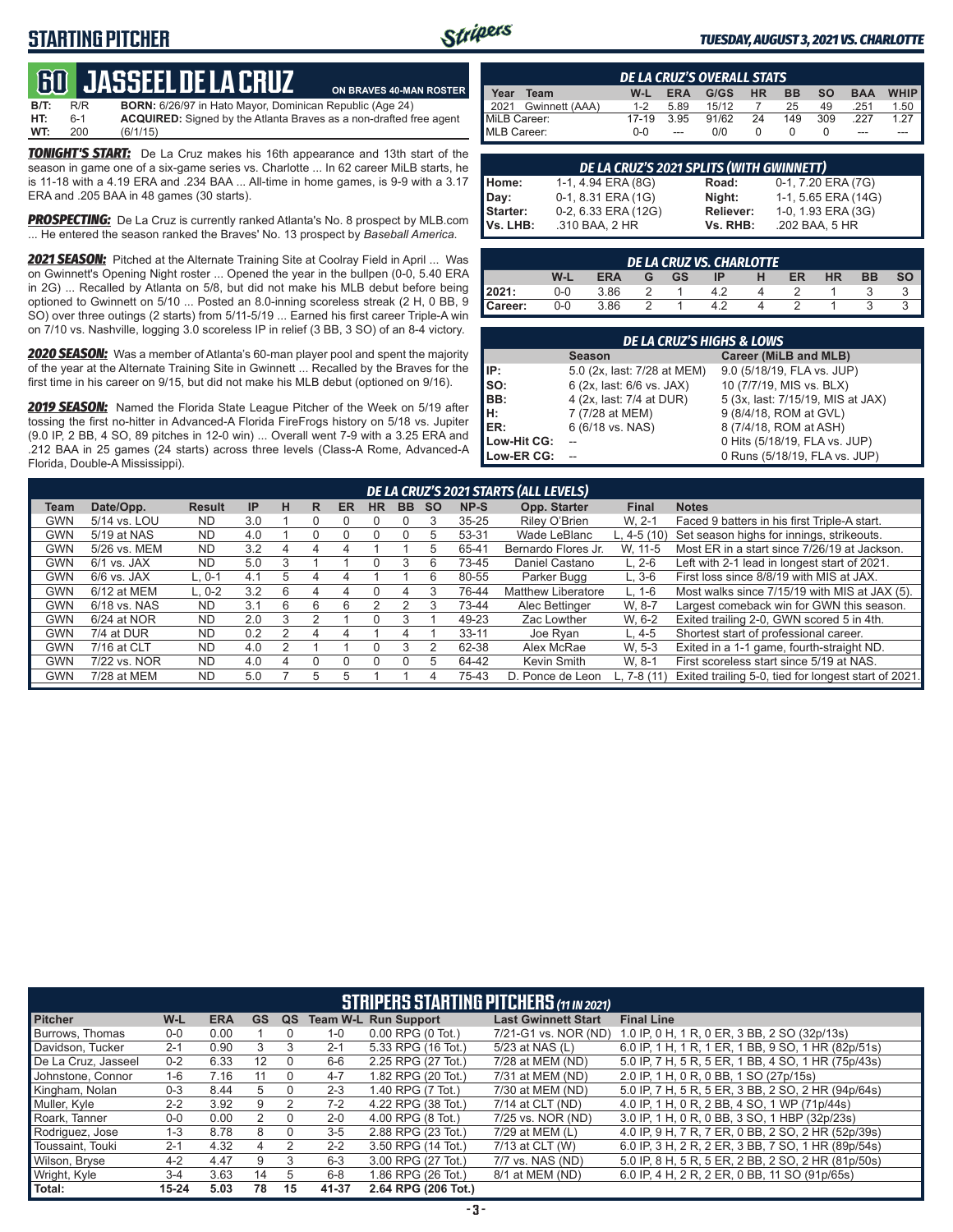### **BULLPEN**



#### *TUESDAY, AUGUST 3, 2021 VS. CHARLOTTE*

|                   | <b>STRIPERS PITCHING BREAKDOWN</b>                                        |            |           |     |           |           |           |           |            |  |  |  |
|-------------------|---------------------------------------------------------------------------|------------|-----------|-----|-----------|-----------|-----------|-----------|------------|--|--|--|
|                   | W-L                                                                       | <b>ERA</b> | IP        | R   | <b>ER</b> | <b>HR</b> | <b>BB</b> | <b>SO</b> | <b>BAA</b> |  |  |  |
| Starters:         | $15 - 24$                                                                 | 5.03       | 333.0     | 195 | 186       | 52        | 133       | 336       | .260       |  |  |  |
| <b>Relievers:</b> | $26 - 13$                                                                 | 3.34       | 342.2     | 143 | 127       | 40        | 126       | 401       | .221       |  |  |  |
| Total:            | 41-37 4.17                                                                |            | 675.2 338 |     | 313       | 92        | 259       | 737       | -241       |  |  |  |
|                   | <b>Saves/Opp:</b> 15/27 (55.6%) <b>Holds: 30 IR/Scored: 53/21 (39.6%)</b> |            |           |     |           |           |           |           |            |  |  |  |

|                       | <b>PITCHING BY MONTH</b> |            |       |     |     |           |           |           |            |  |  |  |  |
|-----------------------|--------------------------|------------|-------|-----|-----|-----------|-----------|-----------|------------|--|--|--|--|
|                       | W-L                      | <b>ERA</b> | IP    | R   | ER  | <b>HR</b> | <b>BB</b> | <b>SO</b> | <b>BAA</b> |  |  |  |  |
| May:                  | 14-10                    | 3.50       | 211.0 | 90  | 82  | 28        | 65        | 240       | .222       |  |  |  |  |
| June:                 | $9 - 16$                 | 4.55       | 213.2 | 115 | 108 | 26        | 94        | 223       | 263        |  |  |  |  |
| July:                 | $17 - 11$                | 4.50       | 242.0 | 131 | 121 | 37        | 100       | 261       | .240       |  |  |  |  |
| August:<br>September: | 1-0                      | 2.00       | 9.0   | 2   | 2   |           | 0         | 13        | .188       |  |  |  |  |

| RELIEF SUMMARY (CURRENT STRIPERS ONLY, GWINNETT STATS ONLY) |         |            |    |           |                          |               |              |                    |                                                         |                         |  |  |
|-------------------------------------------------------------|---------|------------|----|-----------|--------------------------|---------------|--------------|--------------------|---------------------------------------------------------|-------------------------|--|--|
| <b>Pitcher</b>                                              | W-L     | <b>ERA</b> | G  | <b>GF</b> | <b>HLD</b>               | <b>SV/OPP</b> | <b>IR/RS</b> | <b>Last Outing</b> | <b>Last Final Line</b>                                  | <b>Scoreless Streak</b> |  |  |
| Arano, Victor                                               | $1 - 1$ | 3.32       | 20 |           | 3                        | 1/3           | 2/0          | 8/1 at MEM         | Win, 2.0 IP, 2 H, 0 R, 0 BB, 1 SO, 1 WP (19p/16s)       | 4G (5.0 IP)             |  |  |
| Biddle, Jesse (L)                                           | $0 - 1$ | 2.04       | 18 | 2         |                          | 0/1           | 7/3          | 7/31 at MEM        | Hold, 1.0 IP, 0 H, 0 R, 0 BB, 2 SO (14p/10s)            | 3G (3.0 IP)             |  |  |
| Bradford, Chasen                                            | $4 - 0$ | 3.96       | 24 | 3         | 5                        | 0/1           | 2/2          | 7/31 at MEM        | Win, 2.0 IP, 1 H, 1 R, 1 ER, 0 BB, 1 SO, 1 HR (23p/17s) | -5G                     |  |  |
| Burrows, Thomas (L)                                         | $2 - 0$ | 2.96       | 20 |           | 3                        | 0/0           | 15/6         | 7/28 at MEM        | 1.0 IP, 1 H, 0 R, 2 BB, 1 SO (25p/12s)                  | 1G (1.0 IP)             |  |  |
| De La Cruz, Jasseel                                         | $1 - 0$ | 1.93       | 3  |           |                          | 0/0           | 0/0          | 7/10 vs. NAS       | 3.0 IP, 0 H, 0 R, 3 BB, 3 SO (49p/28s)                  | 2G (4.0 IP)             |  |  |
| Flaa, Jav                                                   | $0 - 1$ | 5.89       | 18 | 5         | 2                        | 1/1           | 2/0          | 7/29 at MEM        | 1.0 IP, 0 H, 0 R, 0 BB, 1 SO (17p/11s)                  | 2G (2.0 IP)             |  |  |
| Horacek, Mitch (L)                                          | $1 - 2$ | 5.14       | 12 |           | ۰                        | 0/0           | 3/3          | 7/28 at MEM        | 1.0 IP, 0 H, 0 R, 1 BB, 1 SO (13p/6s)                   | 1G (1.0 IP)             |  |  |
| Johnstone, Connor                                           | $2 - 0$ | .65        | 10 |           | ۰                        | 0/0           | 5/3          | 7/29 at MEM        | 1.0 IP, 0 H, 0 R, 0 BB, 1 SO (13p/9s)                   | 1G (1.0 IP)             |  |  |
| Kelley, Trevor                                              | $1 - 2$ | 1.82       | 21 |           | 4                        | 0/2           | 4/1          | 7/31 at MEM        | Hold, 1.0 IP, 0 H, 0 R, 0 BB, 2 SO (10p/7s)             | 1G (1.0 IP)             |  |  |
| Lee, Dylan (L)                                              | $3 - 1$ | 2.01       | 22 | 5         | 4                        | 0/1           | 3/0          | 7/31 at MEM        | Hold, 2.0 IP, 1 H, 0 R, 0 BB, 2 SO (34p/24s)            | 1G (2.0 IP)             |  |  |
| Lopez, Yoan                                                 | $3-2$   | 3.78       |    | 5.        | 2                        | 0/1           | 2/2          | 7/30 at MEM        | Hold, 1.0 IP, 0 H, 0 R, 0 BB, 2 SO (11p/8s)             | 4G (4.0 IP)             |  |  |
| Minter, A.J. (L)                                            | $0 - 0$ | 0.00       | 5  | 5.        | $\overline{\phantom{a}}$ | 5/5           | 0/0          | 8/1 at MEM         | Save, 1.0 IP, 0 H, 0 R, 0 BB, 1 SO (10p/6s)             | 5G (5.0 IP)             |  |  |
| Newcomb, Sean (L)                                           | $0 - 0$ | 3.00       | ĥ  | 5         |                          | 1/1           | 0/0          | 7/16 at CLT        | Save, 1.0 IP, 0 H, 0 R, 0 BB, 3 SO, 1 HB (15p/10s)      | 2G (2.0 IP)             |  |  |
| Roark, Tanner                                               | $3 - 1$ | 3.58       | 14 |           |                          | 1/2           | 0/0          | 7/30 at MEM        | Win, 2.0 IP, 2 H, 2 R, 2 ER, 1 BB, 3 SO (40p/24s)       | -1G                     |  |  |
| Rodriguez, Jose                                             | ი-ი     | 3.60       |    |           |                          | 0/0           | 0/0          | 5/26 vs. MEM       | 1.0 IP, 2 H, 1 R, 1 ER, 0 BB, 1 SO, 1 HR (13p/10s)      | -2G                     |  |  |
| Webb, Jacob                                                 | $0 - 1$ | 2.60       |    | 14        |                          | 4/4           | 0/0          | 7/31 at MEM        | Save, 1.0 IP, 0 H, 0 R, 0 BB, 1 SO (14p/10s)            | 5G (5.0 IP)             |  |  |

| <b>SCORELESS INNINGS STREAKS (10-PLUS INNINGS)</b> |         |                   |                       |  |
|----------------------------------------------------|---------|-------------------|-----------------------|--|
| <b>Pitcher</b>                                     | Length  | <b>Dates</b>      | <b>Stats</b>          |  |
| Bradford, C.                                       | 16.0 IP | 5/7-6/13 (10G)    | 1-0, 6 H, 3 BB, 12 SO |  |
| Wright, K                                          | 12.0 IP | 5/25-6/5 (3GS)    | 1-0, 11 H, 3 BB, 8 SO |  |
| Roark, T.                                          | 11.0 IP | $6/4 - 6/20$ (5G) | 1-0, 8 H, 4 BB, 11 SO |  |

## **54 VICTOR ARANO** *- RHP - 26 YRS - COSAMALOAPAN, MEXICO*

- **• 2021 with GWN: 5/14 vs. LOU:** Earned GWN's first save of 2021 (1.0 IP, 1 H) ... **8/1 at MEM:** Earned his first win of the year (2.0 IP, 2 H, 0 R, 1 SO in 4-2 win).
- **• 2021 with ATL:** Recalled on 5/8, but did not pitch ... Optioned on 5/10 ... DFA'd and outrighted to Gwinnett on 6/6.
- **• Spring Training:** 0-1, 34.71 ERA, .538 BAA, 1 SV in 3G with Atlanta.
- **• 2020:** Was a member of Philadelphia's 60-man player pool, but spent the entire year at the Alternate Site in Lehigh Valley ... DFA'd by the Phillies on 1/18.
- **• 2019:** Limited to just 6G with Triple-A Lehigh Valley (2-0, 0.00 ERA in 3G) and Philadelphia (1-0, 3.86 ERA in 3G) ... Was on injured list from 4/20-end of season (right elbow inflammation).
- **• Acquired:** Claimed off waivers from Philadelphia (1/22/21) ... Originally signed by the Los Angeles Dodgers as a non-drafted free agent (4/4/13).

**• MLB Career:** 3-2, 2.65 ERA, .224 BAA, 3 SV in 73G with Philadelphia (2017-19).

### **48 JESSE BIDDLE** *- LHP - 29 YRS - PHILADELPHIA, PA*

- **• 2021 with GWN: 5/22-6/13:** Posted a 1.50 ERA (1 ER in 6.0 IP) over 6G ... **6/23- 7/17:** Had a 0.00 ERA (0 ER in 5.1 IP) and .211 BAA (4 H, 3 BB, 12 SO) over 6G.
- **• 2021 with ATL:** Had his contract selected on 4/17, pitched in 8G with the Braves (0-0, 8.44 ERA, 10 ER in 10.2 IP) ... DFA'd on 5/17, outrighted to Gwinnett on 5/19. **• Spring Training:** 0-0, 3.00 ERA, .257 BAA, 2 SV in 9G with Cincinnati ... Released
- on 3/26 after re-signing as MiLB FA on 12/11/20. **• 2020:** Opened the year at Cincinnati's Alternate Training Site ... Contract selected
- on 8/25 (0-0, 0.00 ERA, 0 ER in 0.2 IP in 1G) ... Placed on 10-day injured list on 8/29 (left shoulder impingement) and missed the remainder of the year.
- **• Acquired:** MiLB FA (4/2/21) ... Originally Philadelphia's 1st-round pick (27th overall) in 2010 out of Germantown Friends High School (Philadelphia, PA).
- **• MLB Career:** 6-2, 5.07 ERA, .261 BAA, 1 SV in 99G with ATL (2018-19, 2021), SEA (2019), TEX (2019), CIN (2020).

### **28 CHASEN BRADFORD** *- RHP - 31 YRS - LAS VEGAS, NV*

- **• 2021 with GWN: All 4 of his wins (4-0) have been 2.0-IP outings:** 5/15 vs. LOU (1 H, 0 R, 2 SO), 6/16 vs. NAS (3 H, 1 ER, 3 SO), 6/24 at NOR (0 H, 0 R, 1 BB, 3 SO), and 7/31 at MEM (2.0 IP, 1 H, 1 ER, 1 SO) ... **5/7-6/13:** Posted team-best 16.0-IP scoreless streak over 10G (6 H, 3 BB, 12 SO).
- **• 2020:** Re-signed by Seattle to an MiLB deal on 1/15, but was not included on the Mariners' 60-man player pool ... Did not play.
- **• 2019:** Split time between Seattle (0-0, 4.86 ERA, 1 SV in 12G) and Triple-A Tacoma (0-0, 6.75 ERA, 1 SV in 5G).
- **• Acquired:** MiLB FA (3/15/21) ... Originally the New York Mets' 35th round pick in 2011 out of the University of Central Florida.
- **• MLB Career:** 7-0, 3.89 ERA, .253 BAA, 1 SV in 86G with NYM, SEA (2017-19).

| <b>PITCHER AWARDS &amp; HONORS</b> |                                     |                         |  |  |  |
|------------------------------------|-------------------------------------|-------------------------|--|--|--|
| <b>Pitcher</b>                     | <b>Award/Date</b>                   | <b>Stats</b>            |  |  |  |
| Wilson. B.                         | AAA East Pitcher of Week (6/28-7/4) | 0-0, 7.0 IP, 0 ER, 7 SO |  |  |  |

## **49 THOMAS BURROWS** *- LHP - 26 YRS - FLORENCE, AL*

- **• 2021 with GWN: 5/26 vs. MEM:** Earned his first win (1.0 IP, 0 H, 0 R, 2 SO) ... **6/20-7/2:** Struck out 12 over 7.0 scoreless IP (3 H, 1 BB) in 5G ... **7/15 at CLT:** Improved to 2-0 (1.0 IP, 0 H, 0 R, 0 BB, 1 SO) in 11-10 win ... **7/21-G2 vs. NOR:** Made the first start of his pro career (ND, 1.0 IP, 0 H, 1 R, 0 ER, 3 BB, 2 SO).
- **• MLB.com Prospect Rankings:** #20 (Braves Top 30).
- **• Spring Training:** 0-1, 6.75 ERA, .222 BAA, 0 SV in 4G with Atlanta.
- **• 2020:** Was an NRI to Spring Training, but not included on 60-man player pool. **• 2019:** Went 2-4 with a 4.42 ERA, .221 BAA, and 7 saves (7-for-9) in 43G between
- Double-A Mississippi and Gwinnett ... Stranded 16 of 17 inherited runners with the Stripers (94.1%) ... Won Atlanta's Bill Lucas Award for community service.
- **• Acquired:** Via trade with Seattle (1/11/17) ... Originally the Mariners' 4th-round pick in 2016 out of the University of Alabama.

### **45 JAY FLAA** *- RHP - 29 YRS - BISMARCK, ND*

- **• 2021 with GWN: 5/13-6/24:** Did not allow an ER over his first 10G (1 R in 11.0 IP, 7 H, 9 BB, 15 SO, .171 BAA) ... **7/18 at CLT:** Earned his first save with GWN, tossing 1.0 IP (1 H, 1 ER, 0 BB, 2 SO) in a come-from-behind 13-12 victory.
- **• 2021 with ATL:** From 5/23-5/30, went 0-0 with a 27.00 ERA (4 ER in 1.1 IP) in 1G ... Outrighted to Gwinnett on 7/13.
- **• 2021 with BAL:** Selected by Baltimore on 4/26 and made his MLB debut on 4/27 vs. the NY Yankees (1.1 IP, 2 BB, 1 SO, struck out Aaron Judge) ... Optioned on 4/28, appeared in 1G with Triple-A Norfolk (0-0, 16.20) ... DFA'd on 5/8.
- **• Spring Training:** 0-0, 3.38 ERA, .200 BAA, 0 SV in 3G with Baltimore.
- **• 2020:** Was not on Baltimore's 60-man player pool, did not play.
- **• 2019:** Went 2-5 with a 4.69 ERA, .256 BAA, and 5 SV in 40G (3 starts) between Double-A Bowie and Norfolk (2-3, 5.24 ERA, 4 SV in 29G during Triple-A debut).
- **• Acquired:** Claimed off waivers from Baltimore (5/11/21) ... Originally the Orioles' 6th-round pick in 2015 out of North Dakota State University (Fargo, ND).
- **• MLB Career:** 0-0, 13.50 ERA, .300 BAA in 2G with Baltimore, Atlanta (2021).

## **59 MITCH HORACEK** *- LHP - 29 YRS - LITTLETON, CO*

- **• 2021 Season:** Opened the year with GWN, going 1-2 with a 4.76 ERA and .250 BAA in 10G ... Was on the Development List from 5/25-5/30 and 6/2-6/15 ... Transferred to Advanced-A Rome on 7/9 and went 1-0 with a 2.25 ERA and .167 BAA in 4G ... Rejoined the Stripers on 7/20.
- **• Spring Training:** Did not pitch in Atlanta's MLB camp.
- **• 2020:** Signed with Minnesota, but was not on the Twins' 60-man player pool.
- **• 2019:** Pitched for both Double-A Hartford (4-0, 2.48 ERA in 34G) and Triple-A Albuquerque (1-1, 18.75 ERA in 12G) in the Colorado Rockies organization.
- **• Acquired:** MiLB FA (3/25/21) ... Originally Baltimore's 9th-round pick in 2013 out of Dartmouth College (Hanover, NH).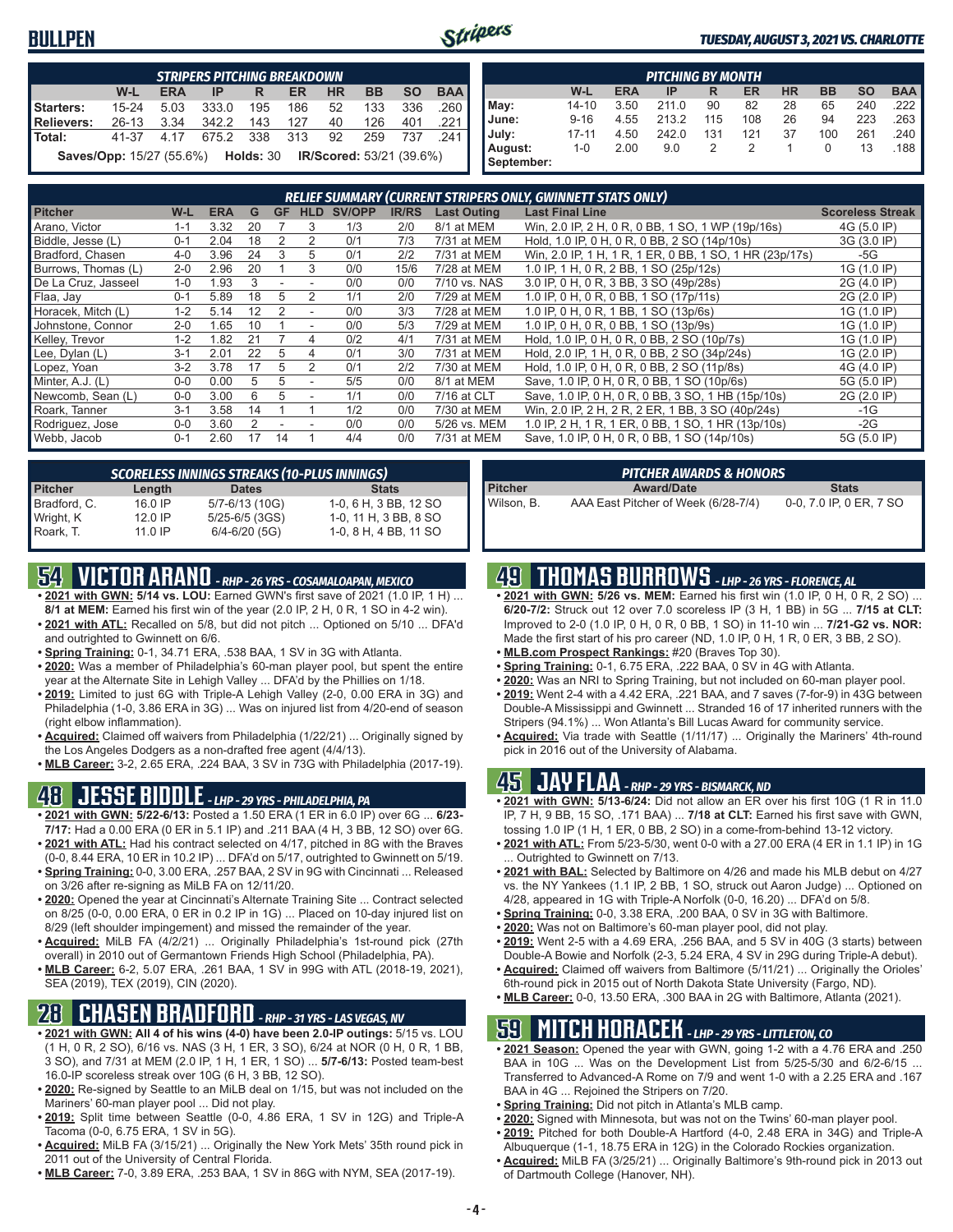## **51 CONNOR JOHNSTONE** *- RHP - 26 YRS - SAN DIEGO, CA*

- **• 2021 with GWN: Is 2-0 with a 1.65 ERA and .127 BAA in 10G in relief (1-6, 7.16 ERA, .313 BAA in 11 starts)** ... **5/4-5/8:** Threw 8.0 scoreless IP over his first 2 outings, including a 5.0-inning spot start (win, 1 H, 0 BB, 5 SO) on 5/8 at CLT.
- **• Spring Training:** 0-1, 4.76 ERA, .273 BAA, 1 SV in 6G with Atlanta.
- **• 2020:** Was an NRI to Braves Spring Training, but not on 60-man player pool. **• 2019:** With Double-A Mississippi and Gwinnett, went 7-4 with a 4.24 ERA, .296
- BAA, and 1 SV in 35G (7 starts) ... His 7 wins ranked T-8th in the Braves org.
- **• Acquired:** Braves 21st-round pick in 2017 out of Wake Forest University.
- **• Local Product:** Played baseball at Roswell High School (Roswell, GA).

## **43 TREVOR KELLEY** *- RHP - 27 YRS - PROVIDENCE, RI*

- **• 2021 with GWN: Is 1-0 with a 0.00 ERA (1 R, 0 ER in 8.0 IP) and .077 BAA (2 H, 3 BB, 14 SO) over his last 7G since 7/11** ... **5/12-6/27:** Allowed runs in just 2 of 13G for a 1.72 ERA (3 ER in 15.2 IP, 13 H, 6 BB, 15 SO, .241 BAA).
- **• Spring Training:** Did not pitch in Chicago Cubs' MLB camp ... Released on 4/23. **• 2020:** Pitched in 4G with Philadelphia, going 0-0 with a 10.80 ERA ... Outrighted on 8/14 and spent the rest of the season at the Phillies Alternate Site.
- **• 2019:** In 52G with Triple-A Pawtucket, went 5-5 with a 1.79 ERA, .216 BAA, and 12 SV ... Was an International League Midseason and Postseason All-Star and a *Baseball America* Triple-A All-Star ... Led IL in appearances and was T-1st in saves ... Made MLB debut on 7/2 at Toronto and logged 10G with Boston (0-3, 8.64 ERA).
- **• Acquired:** MiLB FA (4/28/21) ... Originally Boston's 36th-round pick in 2015 out of the University of North Carolina at Chapel Hill.
- **• MLB Career:** 0-3, 9.26 ERA, .347 BAA, 0 SV in 14G with BOS (2019), PHI (2020).

### **58 DYLAN LEE** *- LHP - 26 YRS - DINUBA, CA*

- **• 2021 with GWN: 5/4 at CLT:** Earned the win in his Stripers' debut (2.0 IP, 1 H, 1 R, 0 ER, 0 BB, 3 SO in 10-9 win in 12 innings) ... **6/11 at MEM:** Recorded his first pro hit, a double (1-for-2, R) ... **5/26-7/9:** Had a 1.65 ERA (3 ER in 16.1 IP, 9 H, 2 BB, 12 SO) and .161 BAA over 12G.
- **• Spring Training:** 0-0, 0.00 ERA, 0 SV in 2G with Miami ... Released on 3/29.
- **• 2020:** Was a non-roster invite to Marlins Spring Training, but was not on Miami's 60-man player pool ... Did not play.
- **• 2019:** Logged 45G between Double-A Jacksonville (0-3, 1.91 ERA, .176 BAA, 13 SV in 32G) and Triple-A New Orleans (1-3, 4.71 ERA, .329 BAA, 0 SV in 13G).
- **• Acquired:** MiLB FA (4/15/21) ... Originally Miami's 10th-round pick in 2016 out of Cal State Fresno (Fresno, CA).

## **55 YOAN LOPEZ** *- RHP - 28 YRS - NUEVA GERONA, CUBA*

- **• 2021 with GWN:** Has a pair of wins in extra innings, 6/9-G2 at MEM (1.0 IP, 1 H, 0 R in 3-1 win in 8 innings) and 6/18 vs. NAS (1.0 IP, 2 H, 1 R, 0 ER, 1 SO in 8-7 win in 10 innings).
- **• 2021 with ARI:** Began the season on Arizona's Opening Day roster ... In 2 stints, went 0-0 with a 6.57 ERA (9 ER in 12.1 IP) and 0 SV (0-for-3) in 13G ... DFA'd on 5/20, traded to Atlanta on 5/22 and optioned to Gwinnett.
- **• Spring Training:** 1-0, 4.91 ERA, .214 BAA, 0 SV in 8G with Arizona.
- **• 2020:** In 20G with Arizona, went 0-1 with a 5.95 ERA, .269 BAA, and 2 holds.
- **• 2019:** Set MLB career highs in G (70) and holds (21), going 2-7 with a 3.41 ERA, .232 BAA, and 1 SV (1-for-4) with the D-backs.
- **• Acquired:** Via trade with Arizona in exchange for CF Deivi Estrada (5/22/21) ... Originally signed by the D-backs as a NDFA out of Cuba (1/16/15).
- **• MLB Career:** 2-8, 4.25 ERA, .252 BAA, 1 SV in 113G with Arizona (2018-21).

### **33 A.J. MINTER** *- LHP - 27 YRS - TYLER, TX*

- **• 2021 with GWN:** Optioned on 7/18 ... **Is 5-for-5 in save chances over 5G since joining the Stripers (5.0 IP, 0 H, 0 R, 3 BB, 6 SO)**.
- **• Gwinnett Career:** Has logged 41G in 3 seasons (2017, 2019, 2021), going 3-4 with a 3.64 ERA, 1.31 WHIP, .242 BAA, and 9 saves.
- **• 2021 with ATL:** In 42 relief appearances, is 1-4 with a 4.86 ERA (18 ER in 33.1 IP) and .264 BAA ... Had a 6.23 ERA over 7G in July before being optioned.
- **• Spring Training:** 0-0, 4.91 ERA, .344 BAA, 1 SV in 8G with Atlanta.
- **• 2020:** Posted a career-low 0.83 ERA in 22 relief outings with Atlanta, going 1-1 with a .200 BAA over 21.2 IP ... Made 5 appearances in the Postseason (1-0, 3.00 ERA, .182 BAA), including a spot start in Game 5 of the NLCS vs. the LA Dodgers (3.0 IP, 1 H, 0 R, 0 BB, 7 SO in ND, Braves lost 7-3).
- **• Acquired:** Braves' CB-B pick (75th overall) in 2015 out of Texas A&M.
- **• MLB Career:** 9-13, 3.92 ERA, .251 BAA, 20 SV in 181G with Atlanta (2017-21) ... Pitched in the 2018 and 2020 Postseasons (1-0, 2.25 ERA in 7G, 1 start).

## **34 SEAN NEWCOMB** *- LHP - 28 YRS - BROCKTON, MA*

- **• 2021 with GWN:** Has been optioned 3 times, on 5/5, 6/30, and 7/31 ... **5/6-7/3:** Struck out 8 over 3.0 scoreless IP (1 H, 1 BB) in 3G ... **7/16 at CLT:** Struck out the side in the 9th for his first save (1.0 IP, 0 H, 0 R, 1 HB).
- **• Gwinnett Career:** 5-4 with a 2.77 ERA and .205 BAA in 21G (14GS) since 2017.
- **• 2021 with ATL:** In 26G in relief, is 2-0 with a 5.68 ERA, .250 BAA, and 1 SV.
- **• 2020:** Made just 4 starts with the Braves (0-2, 11.20 ERA) ... Spent most of the year at the Alternate Training Site at Coolray Field.
- **• Acquired:** Via trade with the Los Angeles Angels in exchange for SS Andrelton Simmons (11/12/15) ... Originally the Angels' 1st-round pick (15th overall) in 2014 out of the University of Hartford (West Hartford, CT).
- **• MLB Career:** 24-23, 4.27 ERA, .243 BAA, 2 SV in 135G (57GS) with Atlanta (2017-21) ... In 6G during the 2018-19 Postseasons, went 1-0 with a 1.08 ERA.

## **57 TANNER ROARK** *- RHP - 34 YRS - WILMINGTON, IL*

- **• 2021 with GWN: 6/10 at MEM:** Tossed 2.0 innings in relief (1 H, 0 R, 1 BB, 1 SO) for first win ... **6/4-6/20:** Pitched 11.0 scoreless innings over 5G (8 H, 4 BB, 11 SO, .205 BAA) ... **7/13 at CLT:** Notched his first save since 2015 with Washington (2.0 IP, 3 H, 1 ER, 0 BB, 2 SO in 5-3 win) ... **In 2 spot starts (7/17 at CLT, 7/25 vs. NOR), is 0-0 with a 0.00 ERA (0 ER in 5.0 IP, 1 H, 2 HB, 2 BB, 6 SO)**.
- **• 2021 with ATL:** Contract selected on 6/24, but did not pitch before being optioned back to Gwinnett on 6/27.
- **• 2021 with TOR:** Was on Toronto's Opening Day roster, went 0-1 with a 6.43 ERA in 3G (1 start) ... Released by the Blue Jays on 5/3.
- **• Spring Training:** 2-1, 8.44 ERA, .295 BAA in 4 starts with Toronto.
- **• 2020:** Made 11 starts with the Blue Jays, going 2-3 with a 6.80 ERA and .309 BAA.
- **• 2019:** Went 10-10 with a 4.35 ERA and .275 BAA in 31 starts with CIN and OAK.
- **• Acquired:** MiLB FA (5/10/21) ... Originally Texas's 25th-round pick in 2008 out of the University of Illinois at Urbana-Champaign.
- **• MLB Career:** 76-68, 3.85 ERA, .254 BAA, 1 SV in 227G (184 starts) with WSH, CIN, OAK, TOR (2013-21) ... Pitched in 2014 and 2016 Postseasons with Nationals (0-1, 3.86 ERA in 3G, 1 start).

## **71 JACOB WEBB** *- RHP - 27 YRS - RIVERSIDE, CA*

- **• 2021 with GWN: Is 4-for-4 in save chances, posting a 4.50 ERA (2 ER in 4.0 IP, 4 H, 0 BB, 5 SO, 1 HB) in those outings** ... **5/26-6/9:** Struck out 5 over 5.0 IP (0 R, 2 H, 0 BB) in 5G.
- **• 2021 with ATL:** Recalled 4 times (4/7, 4/10, 6/5, 6/17) ... In 17G with the Braves, is 1-2 with a 5.29 ERA (10 ER in 17.0 IP) and a .324 BAA.
- **• Spring Training:** 1-0, 2.57 ERA, .222 BAA, 2 HLD in 7G with Atlanta ... Optioned to the Alternate Training Site in Gwinnett on 3/25.
- **• 2020:** Assigned to the Alternate Training Site on 7/19, but missed over a month with a right shoulder strain (placed on 60-day injured list on 7/20) ... Activated on 9/8 and went 0-0 with a 0.00 ERA (0 ER in 10.0 IP) and .200 BAA in 8G ... Made his MLB Postseason debut, going 0-0 with a 9.00 ERA (3 ER in 3.0 IP) in 3G.
- **• 2019:** Made his MLB debut with Atlanta, going 4-0 with a 1.39 ERA (5 ER in 32.1 IP), .205 BAA, 9 holds, and 2 saves (2-for-4) in 36G ... Also logged 10G with Gwinnett (0-1, 6.97 ERA, .225 BAA, 1 SV).
- **• Acquired:** Braves' 18th-round pick in 2014 out of Tabor College (Hillsboro, KS).
- **• MLB Career:** 5-2, 2.28 ERA, .243 BAA, 2 SV in 61G with Atlanta (2019-21).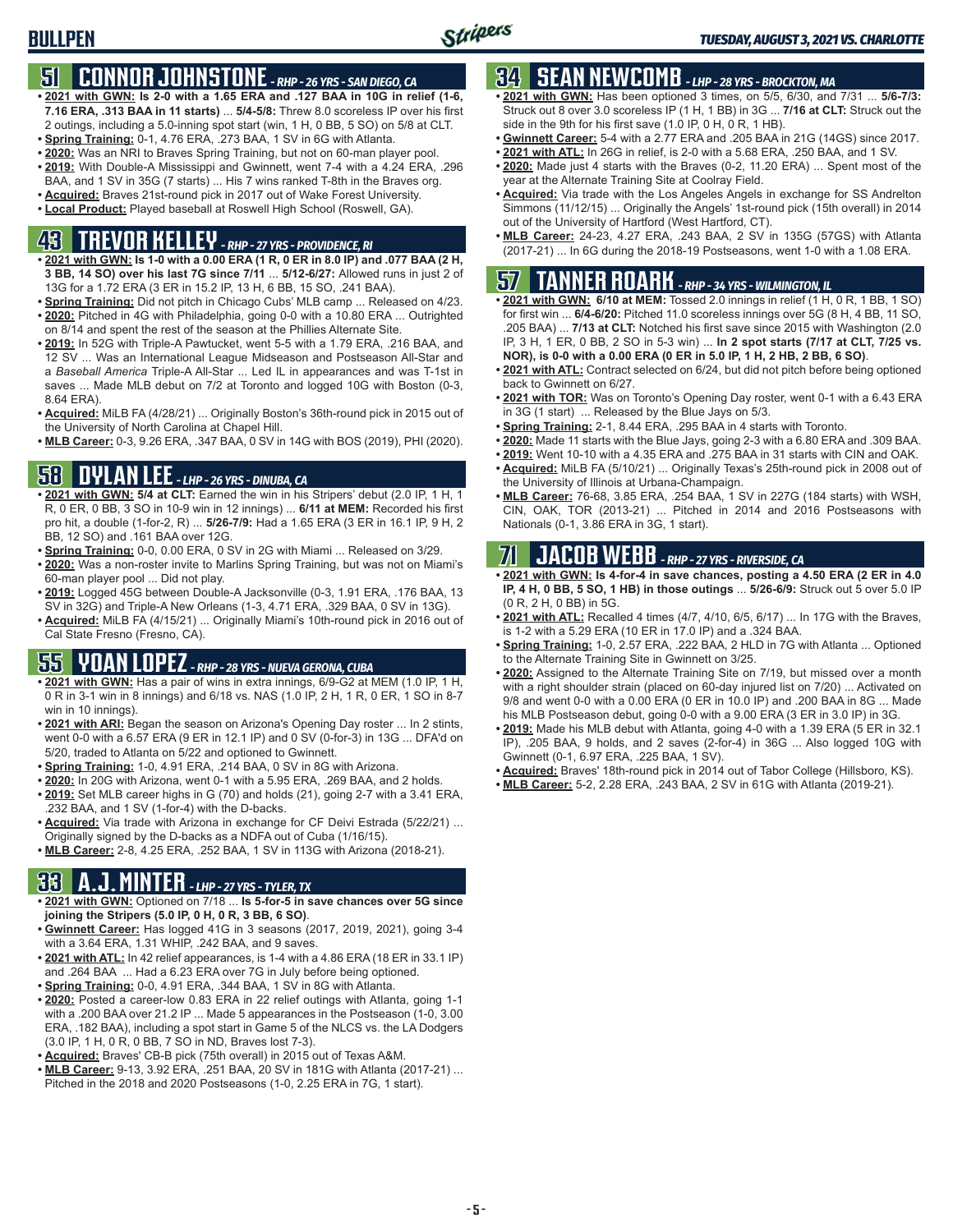#### Stripers **OFFENSE** *TUESDAY, AUGUST 3, 2021 VS. CHARLOTTE TOTAL:* .251, 104 HR, .772 OPS *RISP:* .269, 31 HR, .829 OPS *RUNS/INNING: 1 2 3 4 5 6 7 8 9 X TOT Vs. LHP:* .253, 45 HR, .804 OPS *RISP/2O:* .255, 16 HR, .812 OPS **Stripers:** 60 40 35 43 45 43 55 45 36 12 414 *Vs. RHP:* .251, 59 HR, .754 OPS *LOADED:* .338, 7 HR, 1.065 OPS **Opponents:** 49 42 46 42 25 42 35 25 18 14 338

|            |                          |                |    |                |                          |                          |                          | <b>HOME RUNS</b>       |                                                   |                          | <b>MULTI-GAMES</b>       |                         |
|------------|--------------------------|----------------|----|----------------|--------------------------|--------------------------|--------------------------|------------------------|---------------------------------------------------|--------------------------|--------------------------|-------------------------|
| Player     | 1 <sub>R</sub>           | 2R             | 3R | <b>GS</b>      | Tot.                     |                          |                          | Off LH Off RH Team W-L | <b>Last HR with Gwinnett (Regular Season)</b>     | <b>Hit</b>               | <b>RBI</b>               | <b>HR</b>               |
| Almonte    | $\overline{2}$           |                |    |                | 3                        |                          | 2                        | $3-0$                  | 5/30/21 vs. MEM, 1R (RH Connor Jones)             | 8                        | 5                        |                         |
| Arcia      | 10                       | 3              | ٠  | ۰              | 13                       | 6                        | $\overline{ }$           | $7 - 4$                | 7/3/21 at DUR, 1R/Leadoff (RH Shane Baz)          | 16                       | 8                        |                         |
| Brugman    |                          |                |    |                |                          |                          |                          | $0 - 0$                |                                                   |                          |                          |                         |
| Camargo    | 4                        | 4              |    |                | 9                        | 5                        | 4                        | $5 - 3$                | 7/30/21 at MEM, 2R (LH Connor Thomas)             | 21                       | 9                        | $\overline{ }$          |
| Casteel    | $\overline{\phantom{a}}$ | $\overline{2}$ | ۰  |                | 3                        | $\overline{2}$           |                          | $2 - 1$                | 6/24/21 at NOR, GS (LH Zac Lowther)               | 6                        | 5                        | ۰                       |
| Contreras  | 4                        | 3              |    |                | 8                        |                          | $\overline{ }$           | $7 - 1$                | 7/29/21 at MEM, 2R (RH Angel Rondon)              | 6                        | 6                        |                         |
| d'Arnaud   |                          |                | ٠  |                |                          |                          |                          | $0 - 0$                |                                                   |                          | $\overline{\phantom{a}}$ |                         |
| Demeritte  | $\overline{7}$           | $\overline{2}$ |    | 3              | 12                       | 6                        | 6                        | $11 - 1$               | 7/27/21 at MEM, 1R (LH Tyler Webb)                | 10                       | 8                        | ۰.                      |
| Ervin      | 3                        | $\overline{2}$ |    |                | 6                        |                          | $\overline{2}$           | $4 - 2$                | 7/14/21 at CLT, 1R (LH Hunter Schryver)           | 5                        | $\overline{7}$           |                         |
| Goins      |                          |                | ٠  |                | $\overline{2}$           |                          |                          | $1 - 1$                | 7/4/21 at DUR, 2R (RH Joe Ryan)                   | 12                       | 6                        | $\sim$                  |
| Gore       |                          |                | ۰  | ۰              | ٠                        | $\overline{\phantom{a}}$ | $\overline{\phantom{a}}$ | $0-0$                  | $---$                                             | 3                        | $\overline{\phantom{a}}$ | $\sim$                  |
| Heredia    |                          |                |    |                |                          |                          |                          | $0 - 0$                | ---                                               | $\overline{\phantom{a}}$ | ٠                        |                         |
| Inciarte   |                          |                |    |                |                          |                          |                          | $0 - 0$                |                                                   | ٠                        | $\overline{\phantom{a}}$ |                         |
| Jackson    | 4                        | 4              |    | $\overline{2}$ | 11                       | 8                        | 3                        | $5 - 2$                | 7/28/21, 1R (LH Matthew Liberatore), 2nd of Gm.   | 11                       | 10                       | 3                       |
| Kazmar Jr. | 4                        | $\overline{2}$ |    |                | $\overline{\phantom{a}}$ | $\overline{2}$           | 5                        | $4 - 3$                | 7/22/21 vs. NOR, 1R (RH Eric Hanhold)             | 6                        | 5                        |                         |
| Kipnis     | $\overline{2}$           | $\overline{2}$ |    |                | 5                        |                          | 5                        | $4 - 1$                | 7/14/21 at CLT, 1R (RH Ofreidy Gomez)             | 10                       | $\overline{7}$           | ٠.                      |
| Lucrov     |                          |                |    | ۰              | $\overline{2}$           |                          | $\overline{2}$           | $1 - 1$                | 6/10/21 at MEM, 3R (RH Grant Black)               | 4                        | 3                        | ۰                       |
| Martinez   |                          |                |    |                |                          | $\overline{\phantom{a}}$ |                          | $0 - 0$                |                                                   | $\overline{2}$           |                          |                         |
| Morales    |                          |                |    |                |                          |                          |                          | $1 - 0$                | 5/7/21 at CLT, 3R (RH Joe De Carlo)               |                          |                          |                         |
| Pache      | 5                        |                |    |                | 6                        | 3                        | 3                        | $3 - 2$                | 7/28/21 at MEM, 1R (LH Matthew Liberatore)        | 8                        | 5                        | $\overline{ }$          |
| Sanchez    | 3                        |                |    |                | 5                        | 3                        | 2                        | $3 - 1$                | 7/30/21 at MEM, 1R (LH Connor Thomas), 2nd of Gm. | 6                        | 5                        | $\overline{A}$          |
| Snider     | $\overline{2}$           |                | ٠  |                | 3                        |                          | 3                        | $3-0$                  | 7/15/21 at CLT, 2R (RH Connor Sadzeck)            | 3                        | 3                        |                         |
| Unroe      |                          |                |    |                |                          |                          |                          | $0 - 0$                | 7/19/19 vs. ROC, 1R (RH Drew Hutchison)           |                          |                          |                         |
| Waters     | 4                        | 2              | 2  |                | 8                        | 4                        | 4                        | $4 - 3$                | 7/24/21 vs. NOR, 1R (RH Eric Hanhold)             | 17                       | 6                        | $\overline{\mathbf{A}}$ |
| Total:     | 56                       | 30             | 11 |                | 104                      |                          |                          |                        |                                                   |                          |                          |                         |

| <b>HOME RUN VARIANTS</b>                                                                                |                |                     |                | <b>PINCH HITTERS</b> |                |              |           |            |
|---------------------------------------------------------------------------------------------------------|----------------|---------------------|----------------|----------------------|----------------|--------------|-----------|------------|
| Back-to-Back Homers (2x):                                                                               | Player         | AVG.                | AB             | н                    | 2B             | 3B           | <b>HR</b> | <b>RBI</b> |
| Almonte (GS) / Snider, 5/7 at CLT (1st Inning)                                                          | Almonte        | 1.000               |                |                      | 0              | $\Omega$     | $\Omega$  | 2          |
| Jackson (2R) / Contreras, 7/14 at CLT (1st Inning)                                                      | Arcia          | $---$               | $\Omega$       | $\Omega$             | 0              | 0            | $\Omega$  | 0          |
|                                                                                                         | Casteel        | .136                | 22             | 3                    |                | $\mathbf 0$  |           | 4          |
| Back-to-Back-to-Back Homers (1x):                                                                       | Contreras      | .500                | $\overline{2}$ |                      | $\Omega$       | $\Omega$     | $\Omega$  | $\Omega$   |
| Arcia (2R) / Camargo / Demeritte, 5/8 at CLT (6th Inning)                                               | Demeritte      | .400                | 5              | $\overline{2}$       |                | $\mathbf 0$  |           |            |
|                                                                                                         | Ervin          | .222                | 9              | 2                    | $\Omega$       | $\Omega$     |           | 3          |
| Pinch-Hit Homers (3x):                                                                                  | Goins          | .000                | $\overline{2}$ | $\Omega$             | 0              | $\mathbf 0$  | $\Omega$  | 0          |
| Demeritte (1R), 5/12 vs. LOU (7th Inning)                                                               | Gore           | .200                | 5              |                      | 0              | $\mathbf 0$  | $\Omega$  | 0          |
| Casteel (2R), 6/3 vs. JAX (7th Inning)                                                                  | Jackson        | .000                |                | $\Omega$             | $\Omega$       | $\Omega$     | $\Omega$  | 0          |
| Ervin (2R), 7/7 vs. NAS (6th Inning)                                                                    | Kazmar Jr.     | .000                | $\overline{ }$ | $\Omega$             | 0              | $\mathbf 0$  | $\Omega$  | 0          |
| Leadoff (Game) Homers (3x):                                                                             | Lee            | .000                |                | $\Omega$             | 0              | $\mathbf 0$  | $\Omega$  | 0          |
| Waters (2x), 5/19 at NAS, 7/22 vs. NOR                                                                  | Lucrov         | .000                | 3              | $\Omega$             | $\Omega$       | $\Omega$     | $\Omega$  | 0          |
| Arcia (1x), 7/3 at DUR                                                                                  | <b>Morales</b> | .000                | $\overline{2}$ | $\Omega$             | 0              | $\mathbf 0$  | $\Omega$  | 0          |
|                                                                                                         | Pache          | .000                |                | $\Omega$             | $\Omega$       | $\mathbf{0}$ | $\Omega$  | 0          |
| Walk-Off Homers (1x):                                                                                   | Sanchez        | .000                | 6              | $\Omega$             | $\Omega$       | $\mathbf{0}$ | $\Omega$  | 0          |
| Arcia (Solo), 5/16 vs. LOU (9th Inning)                                                                 | Snider         | .077                | 13             |                      | 0              | $\mathbf 0$  | $\Omega$  | 0          |
|                                                                                                         | Unroe          | .000                | 4              | $\Omega$             | $\Omega$       | $\Omega$     | $\Omega$  | $\Omega$   |
|                                                                                                         | Totals:        | .131                | 84             | 11                   | $\overline{2}$ | 0            | 3         | 10         |
| <b>HITTING STREAKS (10-PLUS GAMES)</b>                                                                  |                |                     |                |                      |                |              |           |            |
| <b>STRIPERS BATTING BY MONTH</b>                                                                        |                |                     |                |                      |                |              |           |            |
| <b>AVG</b><br><b>SB</b><br><b>OBP</b><br><b>SLG</b><br>G<br>2B<br><b>OPS</b><br>3B<br>HR.<br><b>RBI</b> | Player         | <b>Length/Dates</b> |                |                      |                | <b>Stats</b> |           |            |

|            |            |    |    |                |           | <b>SINIFERS BALLING BY MONTH</b> |           |            |            |            |
|------------|------------|----|----|----------------|-----------|----------------------------------|-----------|------------|------------|------------|
|            | <b>AVG</b> | G  | 2B | 3B             | <b>HR</b> | <b>RBI</b>                       | <b>SB</b> | <b>OBP</b> | <b>SLG</b> | <b>OPS</b> |
| May:       | .254       | 24 | 43 | 2              | 36        | 138                              | 24        | .366       | .445       | .811       |
| June:      | .227       | 25 | 36 | 3              | 21        | 88                               | 23        | .308       | .357       | .665       |
| July:      | .271       | 28 | 52 | 2              | 47        | 161                              | 23        | .352       | .479       | .831       |
| August:    | .212       |    |    | $\overline{1}$ | 0         | 4                                |           | .366       | .303       | .669       |
| September: |            |    |    |                |           |                                  |           |            |            |            |

|               | <b>HITTER AWARDS &amp; HONORS</b>      |                          |
|---------------|----------------------------------------|--------------------------|
| <b>Player</b> | <b>Award/Date</b>                      | <b>Stats</b>             |
| Waters        | Sirius XM All-Star Futures Game (7/11) | Game: 1-1, BB            |
| Contreras     | AAA East Player of Week (7/13-18)      | .462, 3 2B, 3 HR, 12 RBI |

| <b>HITTING STREAKS (10-PLUS GAMES)</b> |                     |                                        |  |  |
|----------------------------------------|---------------------|----------------------------------------|--|--|
| Player<br>Arcia                        | <b>Length/Dates</b> | <b>Stats</b>                           |  |  |
|                                        | 13G (5/4-5/18)      | .393 (22-56), 4 2B, 7 HR, 17 R, 12 RBI |  |  |
| Contreras                              | 13G (7/10-7/27)     | .385 (20-52), 5 2B, 7 HR, 14 R, 20 RBI |  |  |
| Demeritte                              | 10G (6/2-7/21)      | .372 (16-43), 2 2B, 3 HR, 10 R, 8 RBI  |  |  |

| <b>ON-BASE STREAKS (15-PLUS GAMES)</b> |                |                                       |  |  |
|----------------------------------------|----------------|---------------------------------------|--|--|
|                                        | Length/Dates   | <b>Stats</b>                          |  |  |
| Player<br>Camargo                      | 18G (6/18-7/8) | .303 (20-66), 6 2B, 2 HR, 7 RBI, 7 BB |  |  |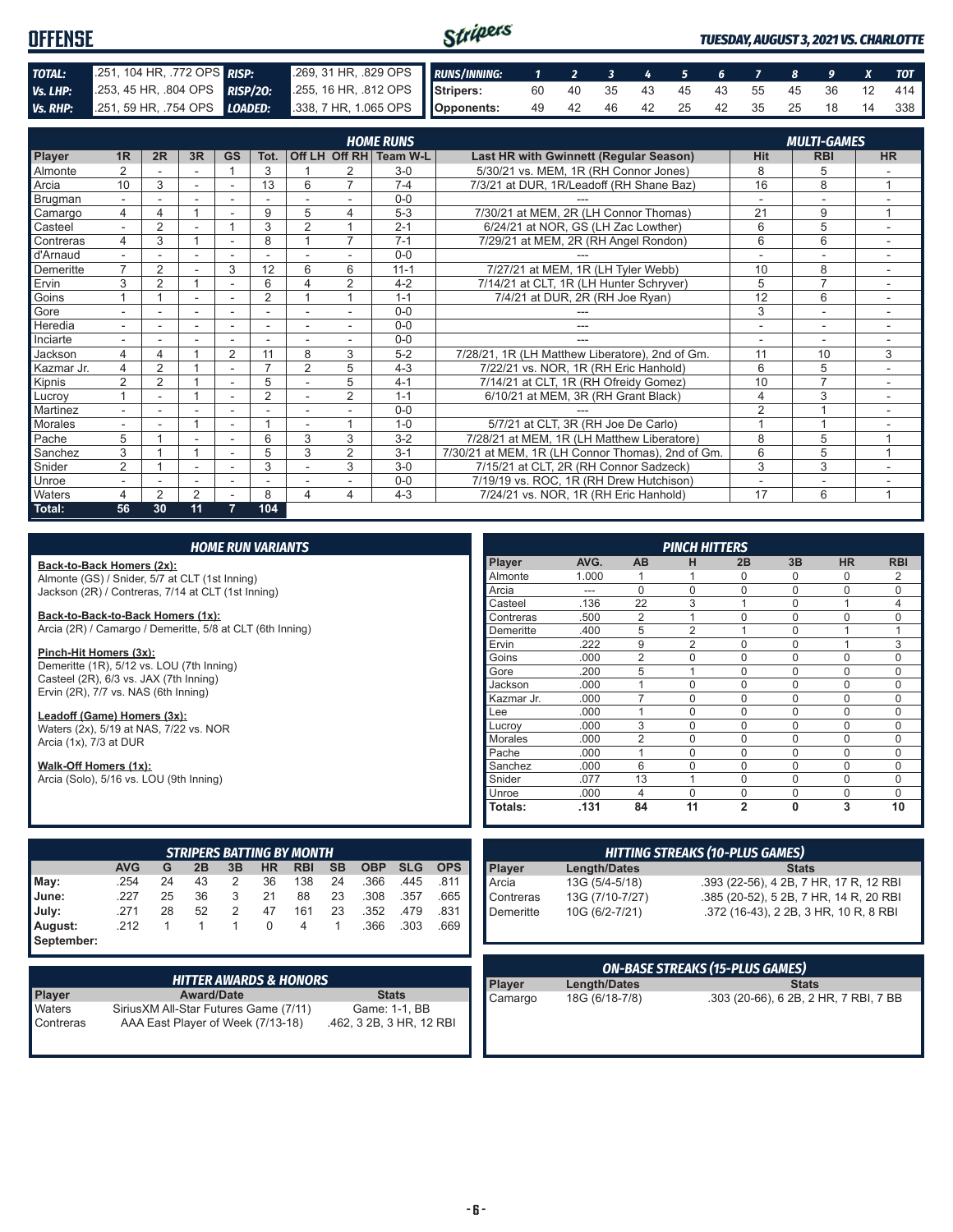## **13 ORLANDO ARCIA** *- SS - 26 YRS - ANACO, VENEZUELA*

| <b>SEASON WITH GWN: .303, 13 HR, 28 RBI, 53</b> |  |  |
|-------------------------------------------------|--|--|
| 8/1 at MEM: DNP                                 |  |  |

#### *8/1 at MEM:*DNP *LAST SERIES:* DNP **• Leaderboard:** Entering 8/3, ranks among Triple-A East top 10 in AVG (7th, .303), SLG (8th, .552), and OPS (8th, .932).

*SEASON WITH GWN:*.303, 13 HR, 28 RBI, 5 SB, .932 OPS *HIT STREAK:* 2G (2-5)

- **• 2021 with GWN: Has reached base safely in 47 of 51G (92.1%)** ... **5/4-5/18:**  Hit safely in first 13G (.393, 7 HR, 17 R, 12 RBI, 2 SB, 1.301 OPS) ... **5/9 at CLT:** Tied GWN's single-game HR record (3-for-4, 3 HR, 4 R, 4 RBI) ... **5/16 vs. LOU:** Blasted walk-off solo HR (#7) in 9th ... **6/18 vs. NAS:** Went 3-for-5 with 3 XBH, including solo HR (#11) and game-tying double in 10th, scored walk-off run ... **6/5- 6/23:** Posted 14G on-base streak (.333, 17-for-51, 4 2B, 3 HR, 11 R, 8 RBI, 6 BB). **• 2021 with ATL:** Recalled on 7/4 ... Hit .204 (10-for-49, 1 2B, 2 HR, 5 R, 9 RBI) in
- 17G ... Optioned back to Gwinnett on 7/31. **• 2021 with MIL:** Was on Milwaukee's Opening Day roster and batted .091 (1-for-
- 11, 1 RBI) in 4G before being traded to Atlanta on 4/6 (sent to Alternate Site).
- **• 2020:** Spent 59 games with the Brewers, batting .260 (10 2B, 1 3B, 5 HR, 22 R, 20 RBI, 2 SB) ... Played in 2 Postseason games (.143, 1-for-7, 1 HR, 2 RBI).
- **• Acquired:** Via trade with Milwaukee in exchange for RHP Chad Sobotka and RHP Patrick Weigel (4/6/21) ... Originally signed by Milwaukee as a NDFA (10/22/10).
- **• MLB Career:** .242, 70 2B, 7 3B, 44 HR, 189 RBI, 40 SB in 559G with MIL, ATL (2016-21) ... Played in the Postseason from 2018-20 (.295, 4 HR, 6 RBI in 13G).

## **17 JOHAN CAMARGO** *- INF - 27 YRS - PANAMA CITY, PANAMA*



R (T-3rd, 47), OBP (5th, .410), H (T-6th, 74), OPS (7th, .939), TB (T-7th, 120).

- **• 2021 with GWN: In 41G since 6/10, hitting .357 (56-for-157, 12 2B, 2 3B, 6 HR, 29 R, 26 RBI, .990 OPS)** ... **5/4-5/22:** Hit safely in each of his first 9G (.364, 2 2B, 3 HR, 13 R, 8 RBI) ... **5/8 at CLT:** Notched his first career multi-HR game (2-for-4, 2 HR, 2 RBI) ... **6/5 vs. JAX:** Started 5-4-3 triple play, Gwinnett's first since 5/28/19 at TOL ... **6/10 at MEM:** Homered for first time since 5/8 (2-run, #4) in 4-for-5, 2-RBI effort ... **6/18-7/8:** Posted a team-best 18G on-base streak (.303, 20-for-66, 6 2B, 2 HR, 9 R, 7 RBI, 7 BB, .387 OBP) ... **7/18 at CLT:** Hit a 2-out, 2-run HR (#8) in 9th for a 12-11 lead (GWN had trailed 11-3) ... **7/30 at MEM:** Tallied season-high 4 RBI (2-for-4, 2B, HR #9) in 8-7 win.
- **• Gwinnett Career:** Has hits in 87 of 115G (75.7%) since 2017, batting .336 (150 for-447, 32 2B, 3 3B, 18 HR, 80 R, 78 RBI, 1 SB, .944 OPS).
- **• 2021 with ATL:** In 6 stints with the Braves, batting .000 (0-for-16, 1 R) in 15G.
- **• 2020:** Made Braves' Opening Day roster and batted .200 (8 2B, 4 HR, 16 R, 9 RBI) in 35G ... Added to the NLCS roster in place of injured Adam Duvall prior to Game 2 and played in 4G (.250, 2-for-8, 1 2B, 1 RBI).
- **• Acquired:** NDFA (7/2/10) out of Panama City, Panama.
- **• MLB Career:** .257, 68 2B, 4 3B, 34 HR, 144 RBI, 2 SB in 364G with Atlanta (2017- 21) ... Played in 2018 and 2020 Postseasons (.087, 1 2B, 1 RBI in 8G).

## **9 RYAN CASTEEL** *- 1B/C - 30 YRS - CHATTANOOGA, TN*

*SEASON WITH GWN:*.242, 3 HR, 17 RBI, 0 SB, .724 OPS *HIT STREAK:* -1G (0-3) *8/1 at MEM:*0-3 *LAST SERIES:* .273 (3-11), 2B

- **• 2021 with GWN: 5/15-5/18:** Had 6 RBI in 3G span, including 5/15 vs. LOU (1 for-2, GW 3-run 2B, 3 RBI) and 5/16 vs. LOU (1-for-3, HR, 2 RBI) ... **6/2 vs. JAX:** Notched pinch-hit 2-run 2B ... **6/3 vs. JAX:** Hit pinch-hit 2-run HR (#2) ... **6/24 at NOR:** Crushed game-winning grand slam (#3) in 6-2 victory (1-for-4, 4 RBI), his 2nd career slam (first since 7/20/13 with Adv-A Modesto).
- **• 2020:** Was not on the Braves' 60-man player pool ... Did not play.
- **• 2019:** Played 118G with Double-A Mississippi, batting .263 (21 2B, 2 3B, 21 HR, 73 RBI, .811 OPS) ... Ranked 2nd in the Southern League in homers and RBI, 3rd in slugging (.477) ... Was his 2nd career 20-homer season (hit 22 in 2013).
- **• Acquired:** MiLB FA (3/14/21) ... Originally Colorado's 17th-round pick in 2010 out of Cleveland State Community College (Cleveland, TN).

## **24 WILLIAM CONTRERAS** *- C - 23 YRS - PUERTO CABELLO, VZ*

*SEASON WITH GWN:*.343, 8 HR, 23 RBI, 0 SB, 1.152 OPS *HIT STREAK:* -1G (0-4) *8/1 at MEM:* DNP *LAST SERIES:* .235 (4-17), HR, 3 RBI

- **• 2021 with GWN: Leads Triple-A East in HR (T-1st, 8) and RBI (23) since joining GWN on 7/8** ... **Has hit safely in 16 of 19G during his Triple-A debut (.343, 24-for-70, 5 2B, 8 HR, 17 R, 23 RBI, 1.152 OPS)** ... **7/13-7/18:** Named Triple-A East Player of the Week (.462, 12-for-26, 3 2B, 3 HR, 7 R, 12 RBI, 1.440 OPS) ... **7/10-7/27:** Posted a 13G hitting streak, tied for GWN's longest this year (.385, 20-for-52, 5 2B, 7 HR, 14 R, 20 RBI, 1.333 OPS).
- **• 2021 with ATL:** On the Braves' Opening Day roster ... Hit .204 (3 2B, 1 3B, 7 HR, 16 R, 21 RBI, .666 OPS) in 44G through 7/6 ... Optioned on 7/7.
- **• 2020:** Spent most of the year at the Alternate Training Site at Coolray Field ... Recalled by Atlanta for his MLB debut on 7/24 ... Hit .400 (4-for-10, 1 2B, 1 RBI) in 4G before being optioned on 7/29.
- **• Bloodlines:** Older brother is Chicago Cubs' C Willson Contreras.
- **• Acquired:** NDFA (2/1/15) out of Puerto Cabello, Venezuela.
- **• MLB Career:** .217, 4 2B, 1 3B, 7 HR, 22 RBI, 0 SB in 48G with Atlanta (2020-21).

## **14 TRAVIS d'ARNAUD** *- C - 32 YRS - LONG BEACH, CA*

*SEASON WITH GWN:*.000, 0 HR, 0 RBI, 0 SB, .400 OPS *HIT STREAK:* -2G (0-3) *8/1 at MEM:*0-2, BB, R *LAST SERIES:* .000 (0-3)

- **• MLB Rehab:** Joined Gwinnett on a rehab assignment on 7/30 ... Has been on Atlanta's 60-day IL since 5/2 (tore left thumb ligament, had surgery).
- **• 2021 with ATL:** Prior to the injury on 5/1 at TOR, batted .220 (18-for-82, 4 2B, 2 HR, 5 R, 11 RBI, .594 OPS) in 23G with the Braves.
- **• 2020:** Won his first NL Silver Slugger Award, batting .321 (88-for-165, 8 2B, 9 HR, 19 R, 34 RBI, .919 OPS) in 44G with Atlanta ... In 12G during the Postseason, hit .286 (12-for-42, 2 2B, 2 HR, 4 R, 10 RBI, .856 OPS).
- **• Bloodlines:** Is the second d'Arnaud to play for Gwinnett, joining his brother Chase (played 22G in 2016, hit .255 with 6 2B, 1 3B, 1 HR, 4 RBI, 7 SB).
- **• Acquired:** MLB FA (11/24/19) ... Originally Philadelphia's 1st-round pick (37th overall) in 2007 out of Lakewood High School (Lakewood, CA).
- **• MLB Career:** .251, 93 2B, 5 3B, 74 HR, 276 RBI, 2 SB in 567G with NYM, LAD, TB, ATL (2013-21) ... Has appeared in the Postseason 3 times (2015 with NYM, 2019 with TB, 2020 with ATL), batting .207, 3 2B, 5 HR, 10 R, 19 RBI in 32G.

### **12 TRAVIS DEMERITTE** *- OF - 26 YRS - NEW YORK, NY*

*SEASON WITH GWN:*.308, 12 HR, 34 RBI, 5 SB, 1.083 OPS *HIT STREAK:* -1G (0-4)

- *7/31 at MEM:*PH, 0-0, BB *SERIES:* .250 (4-16), 2B, HR, 3 RBI **• 2021 with GWN: In 15G since returning from the IL on 7/13, batting .309 (17 for-55, 2 2B, 6 HR, 15 R, 19 RBI, 4 SB, 1.070 OPS)** ... **5/4 at CLT:** Tallied 5 RBI (3-for-6, HR) to set GWN Opening Night record ... **6/2-7/21:** Posted 10G hitting streak (.372, 16-for-43, 2 2B, 3 HR, 10 R, 8 RBI, 1.041 OPS) ... **6/10-7/10:** Was on the IL ... **7/18 at CLT:** Notched season-high 4 hits (4-for-5, 3 R, 2 RBI, SB) ... **7/17- 7/25:** Hit 3 grand slams in 7G span (7/17 at CLT, 7/23 vs. NOR, 7/25 vs. NOR), raising his career total to 6 (4 with GWN) ... **7/27 at MEM:** Homered for 3rd straight game, GW solo blast (#12) in 1-0 win.
- **• Gwinnett Career:** In 138G since 2019, batting .292 (138-for-472, 39 2B, 2 3B, 32 HR, 101 R, 107 RBI, 9 SB, .984 OPS) with the Stripers.
- **• 2020:** Hit .172 with 1 2B, 4 RBI in 18G with Detroit ... DFA'd on 2/5/21.
- **• 2019:** Made his Triple-A debut with Gwinnett and was an IL All-Star (.286, 20 HR, 73 RBI, .944 OPS in 96G) ... Has 1 of the 9 20-HR seasons in GWN history ... Traded to Detroit on 7/31, made his MLB debut (.225, 3 HR, 10 RBI in 48G).
- **• Acquired:** Off Waivers from Detroit (2/12/21) ... Originally Texas' 1st-round pick (30th overall) in 2013 out of Winder-Barrow High School (Winder, GA).
- **• MLB Career:** .217, 8 2B, 2 3B, 3 HR, 14 RBI, 3 SB with Detroit (2019-20).

### **18 PHILLIP ERVIN** *- OF - 28 YRS - MOBILE, AL*

*SEASON WITH GWN:*.196, 6 HR, 23 RBI, 10 SB, .647 OPS *HIT STREAK:* 2G (2-6) *8/1 at MEM:*1-2, RBI *LAST SERIES:* .231 (3-13), RBI

- **• 2021 with GWN: 6/2 vs. JAX:** Hit decisive 3-run HR (#1) and tallied season-high 4 RBI (1-for-4, R) ... **6/13 at MEM:** Belted game-tying 2-run HR (#2) with 2 outs in the 9th of an eventual 7-6 loss (1-for-3, 1 R, 2 RBI) ... **7/7 vs. NAS:** Clubbed game-tying 2-run pinch-hit HR (#5, 1-for-1, 2 RBI) ... **8/1 at MEM:** Lined GWRBI single with 2 outs in 9th inning in 4-2 win (1-for-2, RBI).
- **• 2020:** Between Cincinnati and Seattle, hit .149 with 3 2B, 4 RBI, 1 SB in 37G ... DFA'd by the Reds (8/28), Mariners (12/16), and Chicago Cubs (2/20/21).
- **• Acquired:** Off waivers from the Chicago Cubs (2/22/21) ... Originally Cincinnati's 1st-round pick (27th overall) in 2013 out of Samford University (Homewood, AL).
- **• MLB Career:** .247, 26 2B, 8 3B, 17 HR, 68 RBI, 15 SB in 237G with CIN, SEA (2017-20) ... Talled 7 of his 8 career triples in 2019 (ranked 7th in NL).

## **5 TERRANCE GORE** *- OF - 30 YRS - MACON, GA*

*SEASON WITH GWN:*.267, 0 HR, 0 RBI, 14 SB, .797 OPS *HIT STREAK:* -3G (0-8)

- *8/1 at MEM:*PH, 0-0, BB *LAST SERIES:* .--- (0-0), SB **• Leaderboard:** Entering 8/3, ranks among Triple-A East top 10 in SB (T-8th, 14).
- **• 2021 with GWN:** Is 14-for-16 (87.5%) in stolen base attempts over 30G, has a pair of 2-steal games (5/18 at NAS, 6/18 vs. NAS) ... **6/9-G2 at MEM:** Stole 3rd and scored winning run in 8th inning of 3-1 victory ... **7/10 vs. NAS:** Notched seasonhigh 3 hits (3-for-3, 2B, R).
- **• 2020:** Logged 2G in his lone season with the Los Angeles Dodgers (0 PA).
- **• Acquired:** MiLB FA (2/18/21) ... Originally Kansas City's 20th-round pick in 2011 out of Gulf Coast Community College (Panama City, FL).
- **• MLB Career:** .224, 2 2B, 1 3B, 0 HR, 1 RBI, 40 SB in 102G with KC, CHC, LAD (2014-20) ... Played in the Postseason with KC (2014-15) and CHC (2018), going 0-for-2 with 3 R, 5 SB ... Won World Series with the Royals in 2015.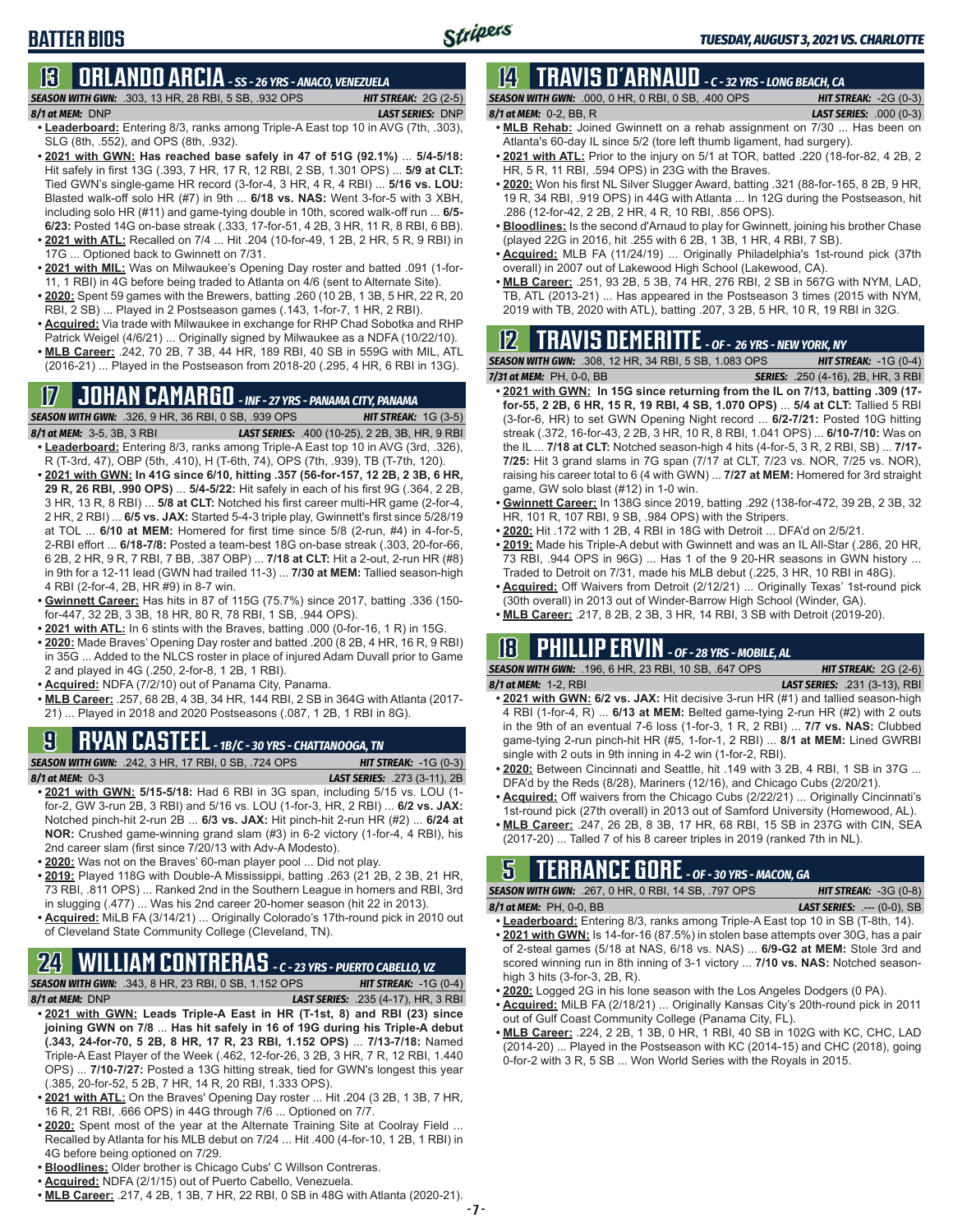### **BATTER BIOS**

#### **4 SEAN KAZMAR JR.** *- INF - 36 YRS - VALDOSTA, GA*

*SEASON WITH GWN:*.212, 7 HR, 21 RBI, 3 SB, .639 OPS *HIT STREAK:* 1G (1-4) *8/1 at MEM:*DNP *LAST SERIES:* .227 (5-22)

- **• Hits Record: On 7/31 at MEM, passed Larry Whisenton (657) for the Atlanta Braves Triple-A career hits record with his 658th (single, 1-for-4)**. **• Gwinnett Career:** Batting .264 (658-for-2489, 134 2B, 12 3B, 44 HR, 300 R, 291
- RBI, 26 SB) in 724G over 8 seasons ... Leads in career G, AB, H, TB (948), 2B, R, RBI ... Ranks 2nd in career 3B (12) ... Ranks 3rd in career HR (44).
- **• 2021 with GWN: 5/25 vs. MEM:** Lined a walk-off single in the 9th for a 2-1 win, his first career walk-off RBI with GWN ... **7/8-G1 vs. NAS:** Passed Joey Terdoslavich for 3rd on GWN career HR list (#42, 1-for-3, 2 RBI) ... **7/22 vs. NOR:** Passed Damon Hollins for 2nd on ATL Triple-A hits list (#649, 2-for-3, HR, 2 RBI) ... **7/28 at MEM:** Notched his 999th and 1,000th career Triple-A hits (2-for-5, R).
- **• 2021 with ATL:** Contract selected on 4/17, has spent 2 stints with Atlanta (4/17- 4/23, 5/4-5/7), going 0-for-2 ... Pinch hit on 4/17 at the Chicago Cubs, marking his first MLB appearance in 4,589 days since 9/23/08 with San Diego ... The last player with a bigger gap between MLB appearances was Ralph Winegarner (13 years, 14 days between 6/23/36 with CLE and 7/7/49 with STL).
- **• Acquired:** MiLB FA (12/7/20) ... Originally San Diego's 5th-round pick in 2004 out of the College of Southern Nevada.
- **• MLB Career:** .195, 1 2B, 0 3B, 0 HR, 2 RBI in 22G with San Diego (2008) and Atlanta (2021).

### **22 JASON KIPNIS** *- INF - 34 YRS - NORTHBROOK, IL*

*SEASON WITH GWN:*.268, 5 HR, 19 RBI, 0 SB, .828 OPS *HIT STREAK:* -1G (0-1) *8/1 at MEM:*DNP *LAST SERIES:* DNP

- **• 2021 with GWN: Has 5 multi-hit efforts in 10G since 7/6, batting .341 (14-for-41, 3 2B, 1 3B, 2 HR, 8 R, 10 RBI)** ... **5/28 vs. MEM:** Belted decisive 3-run HR (#1, 2-for-3, 3 RBI) ... **6/16 at NAS:** Hit game-winning HR (#2), a 2-run shot (2-for-4,, 2 RBI) ... **7/14 at CLT:** Fell a triple shy of the cycle (3-for-5, 2B, HR, 3 R, 2 RBI).
- **• 2020:** In his lone season with the Chicago Cubs, hit .237 (8 2B, 1 3B, 3 HR, 16 RBI, 1 SB) in 44G ... Played in 2G during the Postseason (0-for-3, 1 BB, 1 SO) ... Elected Free Agency on 10/28.
- **• Acquired:** MiLB FA (3/29/21) ... Originally Cleveland's 2nd-round pick in 2009 out of Arizona State University (Tempe, AZ).
- **• MLB Career:** .260, 260 2B, 24 3B, 126 HR, 545 RBI, 136 SB in 1,165G with CLE, CHC (2011-20) ... Was 2-time AL All-Star with the Indians (2013, 2015) ... Hit .192 (3 2B, 1 3B, 4 HR, 9 RBI) in 26G during the Postseason with CLE (2013, 2016-18) and CHC (2020).

## **20 JONATHAN MORALES** *- C - 26 YRS - ARROYO, PUERTO RICO*

*SEASON WITH GWN:*.128, 1 HR, 7 RBI, 0 SB, .319 OPS *HIT STREAK:* -2G (0-9) *8/1 at MEM:*0-4 *LAST SERIES:* .000 (0-9)

- **• 2021 with GWN: 5/7 at CLT:** Tied his single-game career high with 5 RBI, going 2-for-6 with a 3-run HR (#1) in the 9th.
- **• 2020:** Spent entire year at Braves Alternate Site in Gwinnett (no MLB debut) ... Played for Caguas of the Puerto Rican Winter League (.394, 3 HR, 9 RBI in 13G), earning PWL Postseason All-Star honors.
- **• 2019:** Hit .240 (13 2B, 2 HR, 27 R, 25 RBI) in 80G between Double-A Mississippi and Gwinnett ... Logged 1 game during the IL Playoffs (0-for-1, BB).
- **• Acquired:** Braves' 25th-round pick in 2015 out of Miami-Dade Community College.

### **15 CRISTIAN PACHE** *- OF - 22 YRS - SANTO DOMINGO CENTRO, D.R.*

*SEASON WITH GWN:*.233, 6 HR, 22 RBI, 5 SB, .700 OPS *HIT STREAK:* 1G (1-4) *8/1 at MEM:* 1-4, R, BB, SB *LAST SERIES:* .143 (3-21), HR, 2 RBI, SB

- **• MLB.com Prospect Ranks:** #1 (Braves Top 30), #10 (Top 100).
- **• 2021 with GWN: 5/29-6/1:** Assigned to rehab (right hamstring inflammation), played 1G before being activated/optioned on 6/2 ... **6/5 vs. JAX:** Went 3-for-6 with 2 doubles, including game-tying 2-run double in 9th ... **6/10 at MEM:** Tallied his first career multi-HR game (3-for-5, 2 HR, 3 R, 4 RBI) ... **6/30 at DUR:** Notched last-AB GWRBI single in 9th for 2-1 win (2-for-3, 2B, RBI) ... **7/21 vs. NOR:** Homered in both games of a DH (#3-4, 2-for-6, 2 R, 2 RBI) ... **7/8-7/28:** Hit .286 (18-for-63, 1 2B, 4 HR, 16 R, 11 RBI, 3 SB, .858 OPS) in 17G.
- **• 2021 with ATL:** On Atlanta's Opening Day roster for the first time ... Hit .111 (3 2B, 1 HR, 6 R, 4 RBI) in 22G ... Placed on IL twice, on 4/14 and 5/14 ... Was at the Alternate Training Site from 4/24-4/30.
- **• 2020:** Spent most of the year at the Alternate Training Site ... Made his MLB debut on 8/21 vs. Philadelphia (1-for-4) ... Played just 2G during regular season (.250) ... Also made MLB Postseason debut (.182, 1 2B, 1 HR, 4 R, 4 RBI in 12G).
- **• 2019:** Between Mississippi (104G) and Gwinnett (26G), hit .277 (36 2B, 9 3B, 12 HR, 63 R, 61 RBI, 8 SB, .802 OPS) in 130G ... Named a Southern League Postseason All-Star and MLB All-Star Futures Game participant.
- **• Acquired:** NDFA (7/4/15) out of Santo Domingo Centro, D.R.
- **• MLB Career:** .119, 3 2B, 0 3B, 1 HR, 4 RBI, 0 SB in 24G with Atlanta (2020-21).

#### **2 YOLMER SANCHEZ** *- INF - 29 YRS - MARACAY, VENEZUELA SEASON WITH GWN:*.194, 5 HR, 21 RBI, 4 SB, .599 OPS *HIT STREAK:* -1G (0-3)

*8/1 at MEM:*0-3, HBP *LAST SERIES:* .318 (7-22), 3 HR, 5 RBI

- **• 2021 with GWN: 5/7 at CLT:** Went 3-for-5 with 3 runs, 3 RBI and GWN's first triple of the year ... **6/9-G2 at MEM:** Stole home as part of a double-steal with Drew Waters, scored tying run in 3-1 win (1-for-2, R, SB) ... **6/16 vs. NAS:** After going 30G without a homer, launched his 1st of the year (3-run, 1-for-2, 3 RBI) ... **7/28 at MEM:** Hit a game-tying 2-run HR (#3) with 2 outs in 9th of 8-7 loss ... **7/30 at MEM:** Recorded 2nd career multi-HR game (1st since 5/2/15, CLT vs. SWB), hitting 2 solo shots (#4-5) including GW blast in 8th for 8-7 win (2-for-3, 3 R, 2 RBI).
- **• 2020:** Played 11G with the Chicago White Sox, batting .313 (3 2B, 1 HR, 1 RBI, 1.164 OPS) ... Made his MLB Postseason debut in the ALWCS (1G, no at-bat).
- **• Acquired:** MiLB FA (3/31/21) ... Originally a NDFA with Chi. White Sox (5/29/09). **• MLB Career:** .245, 113 2B, 24 3B, 32 HR, 215 RBI, 30 SB in 657G with the Chi.
- White Sox (2014-20) ... Won an AL Gold Glove in 2019 (.987 FPCT at 2B).

## **26 TRAVIS SNIDER** *- OF/INF - 33 YRS - KIRKLAND, WA*

*SEASON WITH GWN:*.185, 3 HR, 10 RBI, 1 SB, .653 OPS *HIT STREAK:* 2G (2-6) *8/1 at MEM:* PH, 0-0, BB, R *LAST SERIES:* .250 (2-8), 2B, 2 RBI

- **• 2021 with GWN: 6/18 vs. NAS:** Homered for the first time since 5/7 at CLT, a solo shot (#2) as part of 6-run comeback in 8-7 win (1-for-3, 2 RBI) ... **7/15 at CLT:** Blasted go-ahead 2-run HR (#3) in 8th of 11-10 win (1-for-4, 2 RBI) ... **7/31 at MEM:** Delivered GW 2-run double in 2-1 win (1-for-4, 2 RBI).
- **• 2020:** Signed by Miami on 7/24 and reported to the Marlins' Alternate Training Site in Jupiter, FL, but was released on 8/27 and did not reach the Majors.
- **• 2019:** Played for Triple-A Reno in Arizona's system (.294, 22 2B, 4 3B, 11 HR, 41 RBI, 3 SB, .899 OPS in 93G).
- **• Acquired:** MiLB FA (2/26/21) ... Originally Toronto's 1st-round pick (14th overall) in 2006 out of Henry M. Jackson High School (Mill Creek, WA).
- **• MLB Career:** .244, 100 2B, 7 3B, 54 HR, 212 RBI, 22 SB in 630G with TOR, PIT, BAL (2008-15) ... Played for PIT in Postseason from 2013-15 (1-for-4 in 3G).

## **11 Drew WATERS** *- OF - 22 YRS - ATLANTA, GA*

*SEASON WITH GWN:*.256, 8 HR, 27 RBI, 17 SB, .771 OPS *HIT STREAK:* 2G (2-9) *8/1 at MEM:*1-4, R *LAST SERIES:* .259 (7-27), 2 2B, SB

- **• Leaderboard:** Entering 8/3, ranks among Triple-A East top 10 in SB (4th, 17), R (T-5th, 45), and 2B (10th, 17).
- **• MLB.com Prospect Ranks:** #2 (Braves Top 30), #25 (Top 100 Prospects).
- **• 2021 with GWN: Ranks 2nd in Triple-A East in XBH since 7/1 (17), batting .299 (32-for-107, 11 2B, 1 3B, 5 HR, 24 R, 17 RBI, 5 SB, .914 OPS)** ... **5/15-6/10:** Hit .316 (25-for-79, 4 2B, 3 HR, 16 R, 9 RBI, 6 SB, .906 OPS) in 21G ... **5/18 at NAS:** Recorded first career multi-HR game (3-for-5, 2 HR, 3 RBI) and became the first GWN player to homer from both sides of the plate since Mel Rojas Jr. (7/7/16 at CLT) ... **5/19 at NAS:** Fell a triple shy of the cycle in first 4-hit game at Triple-A (4-for-5, 2B, HR, 2 R, 2 RBI, 2 SB) ... **6/9-G2 at MEM:** Lined RBI single in 8th (2 for-3, R, RBI) for last-at-bat 3-1 win ... **7/2-7/18:** Posted 13G on-base streak (.357, 20-for-56, 8 2B, 1 3B, 2 HR, 14 R, 10 RBI, 4 SB).
- **• Futures Game:** Played for the NL Team in the 2021 SiriusXM All-Star Futures Game on 7/11 at Coors Field (1-for-1, BB) ... Was the 7th active Gwinnett player selected to the game (1st since RHP Touki Toussaint in 2018).
- **• 2020:** Spent entire year at Braves Alternate Site in Gwinnett (no MLB debut).
- **• 2019:** Hit .309 (40 2B, 9 3B, 7 HR, 80 R, 52 RBI, 16 SB) in 134G with Double-A Mississippi and Gwinnett ... Won Southern League Batting Title (.319, best in MIS history) and Most Valuable Player (1st in MIS history) ... Ranked among MiLB top 5 in doubles (T-3rd, 40) and hits (5th, 163).
- **• Acquired:** Braves' 2nd-round pick in 2017 out of Etowah High School (Woodstock, GA) ... Named Gatorade Georgia Baseball Player of the Year in 2017.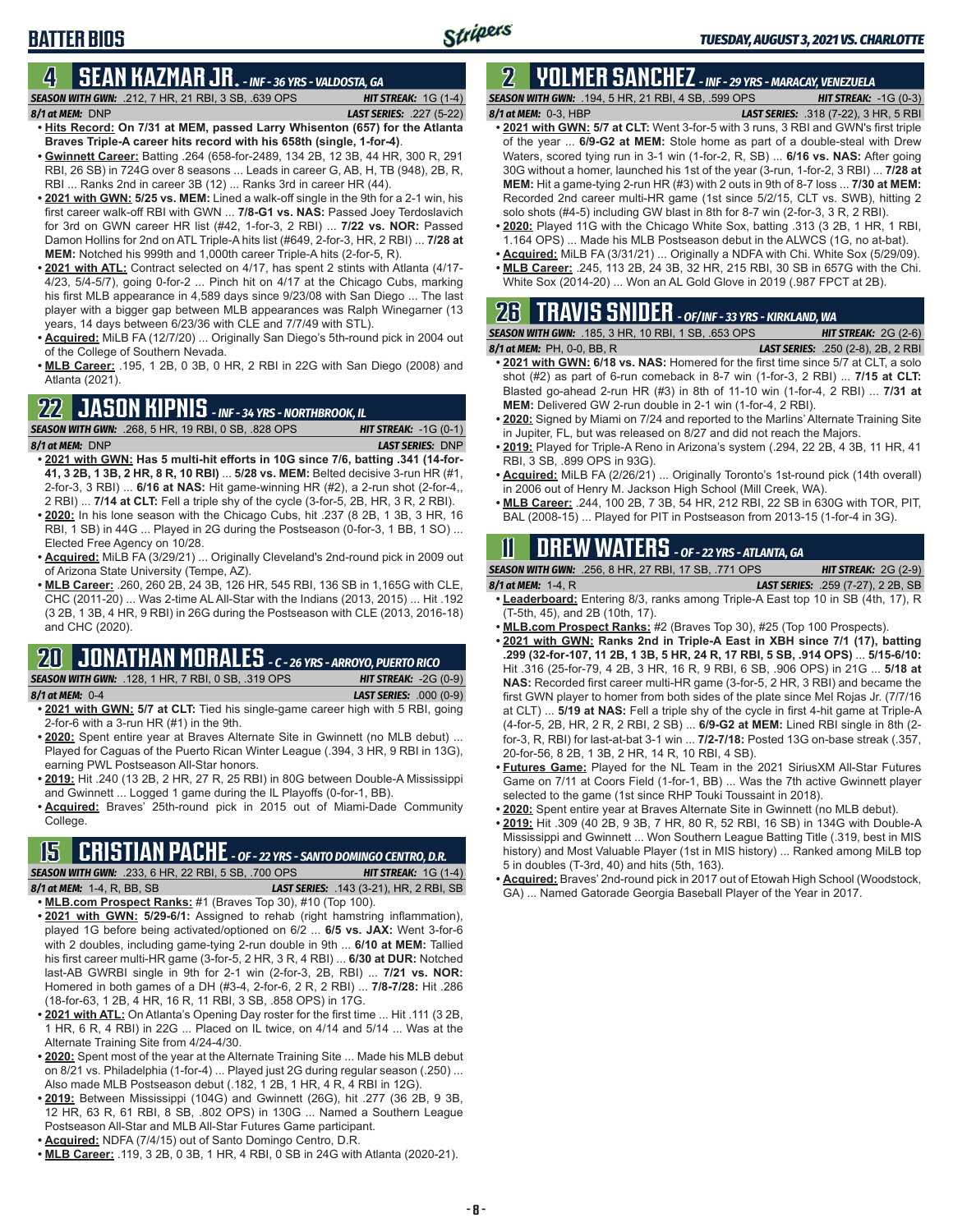### **SEASON SUMMARY**



### **TEAM HIGHS & LOWS**

| <b>OFFENSE:</b>  |  |
|------------------|--|
|                  |  |
|                  |  |
|                  |  |
|                  |  |
|                  |  |
|                  |  |
|                  |  |
|                  |  |
|                  |  |
|                  |  |
|                  |  |
|                  |  |
|                  |  |
|                  |  |
|                  |  |
|                  |  |
|                  |  |
| <b>PITCHING:</b> |  |
|                  |  |
|                  |  |
|                  |  |
|                  |  |
|                  |  |
|                  |  |
|                  |  |
|                  |  |
|                  |  |
|                  |  |
|                  |  |

#### **DEFENSE:**

## **TEAM MISCELLANEOUS**

| Largest Blown Lead (Loss) 3 Runs (3x, last: 7/4 at Durham, 3-0, 4-5) |
|----------------------------------------------------------------------|
|                                                                      |
|                                                                      |
|                                                                      |
|                                                                      |
|                                                                      |
|                                                                      |
|                                                                      |
|                                                                      |
|                                                                      |

### **INDIVIDUAL HIGHS & LOWS**

| <b>HITTING (GAME):</b> |  |
|------------------------|--|
|                        |  |
|                        |  |
|                        |  |
|                        |  |
|                        |  |
|                        |  |
|                        |  |
|                        |  |
|                        |  |
|                        |  |
|                        |  |
|                        |  |
|                        |  |
|                        |  |

#### **PITCHING (GAME):**

#### **DEFENSE (GAME):**

### **STREAKS**

#### **OFFENSIVE (LONGEST IN 2021 ONLY):**

#### **PITCHING (LONGEST IN 2021 ONLY):**

### **LAST TIME IT HAPPENED (GWINNETT REGULAR-SEASON HISTORY)**

#### **INDIVIDUAL OFFENSE:**

|                                                        | Homers, Both Sides of Plate  Drew Waters (5/18/21 at Nashville)            |
|--------------------------------------------------------|----------------------------------------------------------------------------|
|                                                        |                                                                            |
|                                                        |                                                                            |
|                                                        | Back-to-Back-to-Back Homers  Arcia/Camargo/Demeritte (5/8/21 at Charlotte) |
|                                                        |                                                                            |
|                                                        |                                                                            |
|                                                        |                                                                            |
|                                                        |                                                                            |
|                                                        |                                                                            |
|                                                        |                                                                            |
|                                                        |                                                                            |
|                                                        |                                                                            |
|                                                        |                                                                            |
|                                                        |                                                                            |
|                                                        |                                                                            |
| <b>INDIVIDUAL PITCHING:</b><br>0.0 Inning Perfect Came | Nover                                                                      |
|                                                        |                                                                            |

| 9.0-Inning No-Hitter (Solo)Todd Redmond (5/28/10 at Louisville)                |  |
|--------------------------------------------------------------------------------|--|
| 9.0-Inning No-Hitter (Comb.) Wooten/Marksberry/Ramirez (6/30/16 at Louisville) |  |
|                                                                                |  |
|                                                                                |  |
|                                                                                |  |
| 21 Consecutive Saves Converted Jairo Asencio (9/6/09-8/8/11)                   |  |
| 25.0-Inning Scoreless Streak Stephen Marek, 25.1 IP (6/6/10-8/2/10)            |  |
|                                                                                |  |

#### **TEAM OFFENSE:**

| <b>TEAM PITCHING:</b> |  |
|-----------------------|--|
|                       |  |
|                       |  |
|                       |  |
|                       |  |
|                       |  |
|                       |  |
|                       |  |
|                       |  |

#### **TEAM DEFENSE:**

| Turn a Triple Play 6/5/21 vs. Jacksonville (Camargo-Kipnis-Snider) |
|--------------------------------------------------------------------|
|                                                                    |

| TEAM MISCELLANEOUS: |  |
|---------------------|--|
|                     |  |
|                     |  |